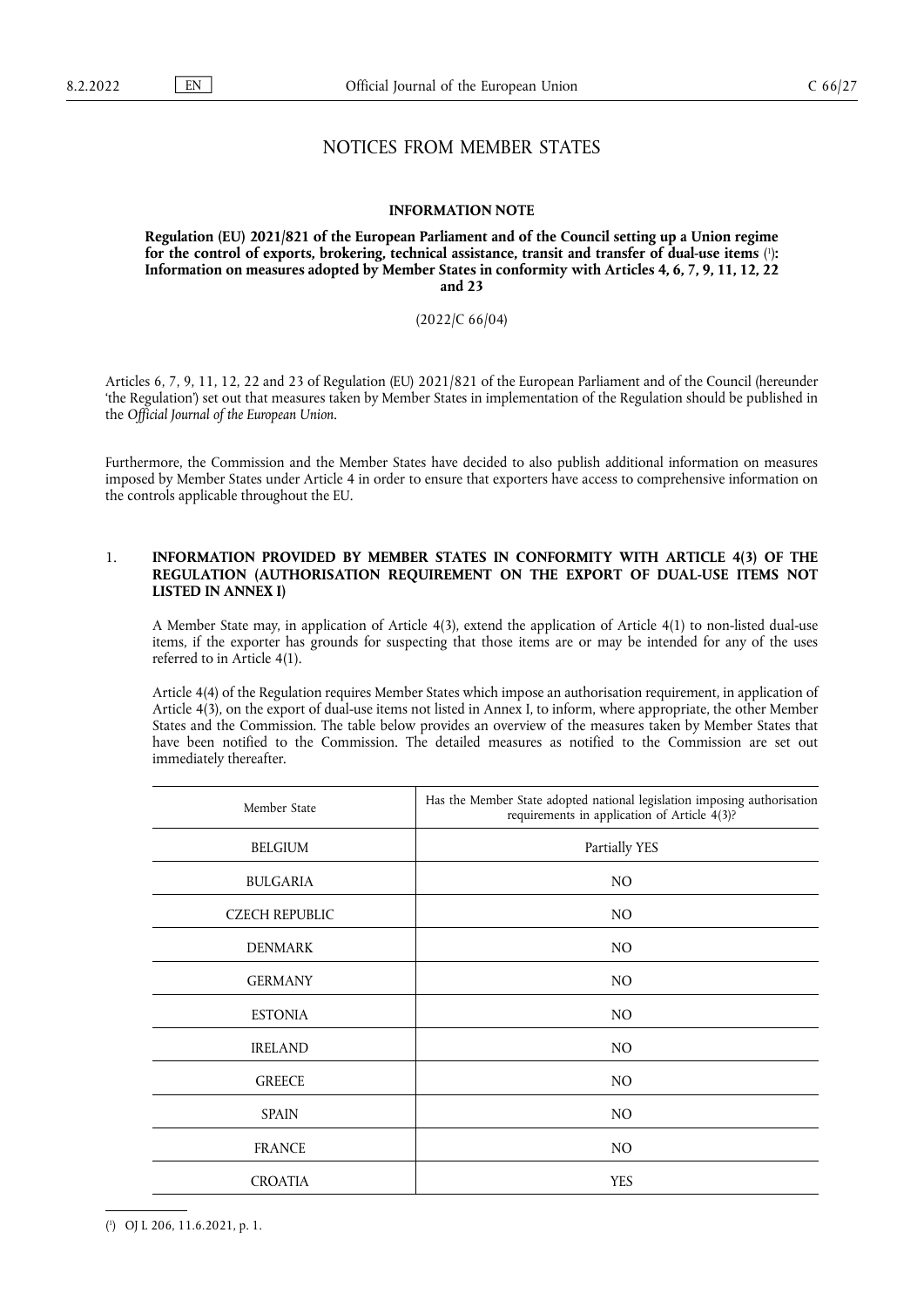| Member State       | Has the Member State adopted national legislation imposing authorisation<br>requirements in application of Article 4(3)? |
|--------------------|--------------------------------------------------------------------------------------------------------------------------|
| <b>ITALY</b>       | N <sub>O</sub>                                                                                                           |
| <b>CYPRUS</b>      | N <sub>O</sub>                                                                                                           |
| <b>LATVIA</b>      | <b>YES</b>                                                                                                               |
| <b>LITHUANIA</b>   | N <sub>O</sub>                                                                                                           |
| <b>LUXEMBOURG</b>  | <b>YES</b>                                                                                                               |
| <b>HUNGARY</b>     | <b>YES</b>                                                                                                               |
| <b>MALTA</b>       | N <sub>O</sub>                                                                                                           |
| <b>NETHERLANDS</b> | <b>YES</b>                                                                                                               |
| <b>AUSTRIA</b>     | <b>YES</b>                                                                                                               |
| <b>POLAND</b>      | N <sub>O</sub>                                                                                                           |
| <b>PORTUGAL</b>    | N <sub>O</sub>                                                                                                           |
| <b>ROMANIA</b>     | N <sub>O</sub>                                                                                                           |
| <b>SLOVENIA</b>    | N <sub>O</sub>                                                                                                           |
| <b>SLOVAKIA</b>    | N <sub>O</sub>                                                                                                           |
| <b>FINLAND</b>     | <b>YES</b>                                                                                                               |
| <b>SWEDEN</b>      | N <sub>O</sub>                                                                                                           |

#### 1.1. **Belgium**

An export authorisation shall be required, in the Flemish Region and the Walloon Region, for the export of nonlisted dual-use items where an exporter has grounds for suspecting that those items are or may be intended, in their entirety or in part, for any of the uses referred to in Article 4(1).

(Article 5 of the Flemish Government Decree of 14 March 2014 regulating export, transit and transfer of dual-use items and the delivery of technical assistance (Belgian Official Gazette of 2 May 2014); Article 4 of the Walloon Government Decree of 6 February 2014 regulating export, transit and transfer of dual-use items and technology (Belgian Official Gazette of 19 February 2014)).

## 1.2. **Croatia**

An export authorisation shall be required for the export of non-listed dual-use items where an exporter has grounds for suspecting that those items are or may be intended, in their entirety or in part, for any of the uses referred to in Article  $4(1)$ .

(Act on Control of dual-use items (OG 80/11 i 68/2013)).

### 1.3. **Latvia**

An export authorisation shall be required for the export of non-listed dual-use items where an exporter has grounds for suspecting that those items are or may be intended, in their entirety or in part, for any of the uses referred to in Article 4(1).

(Article 5(7) and Article 17(1) of the Law on the Circulation of Strategic Goods of 21 June 2007; Point 31 of the Regulation 657 (20 October 2010) Procedures for Issuing or Refusal to Issue a Licence for Goods of Strategic Significance and Other Documents Related to the Circulation of Goods of Strategic Significance).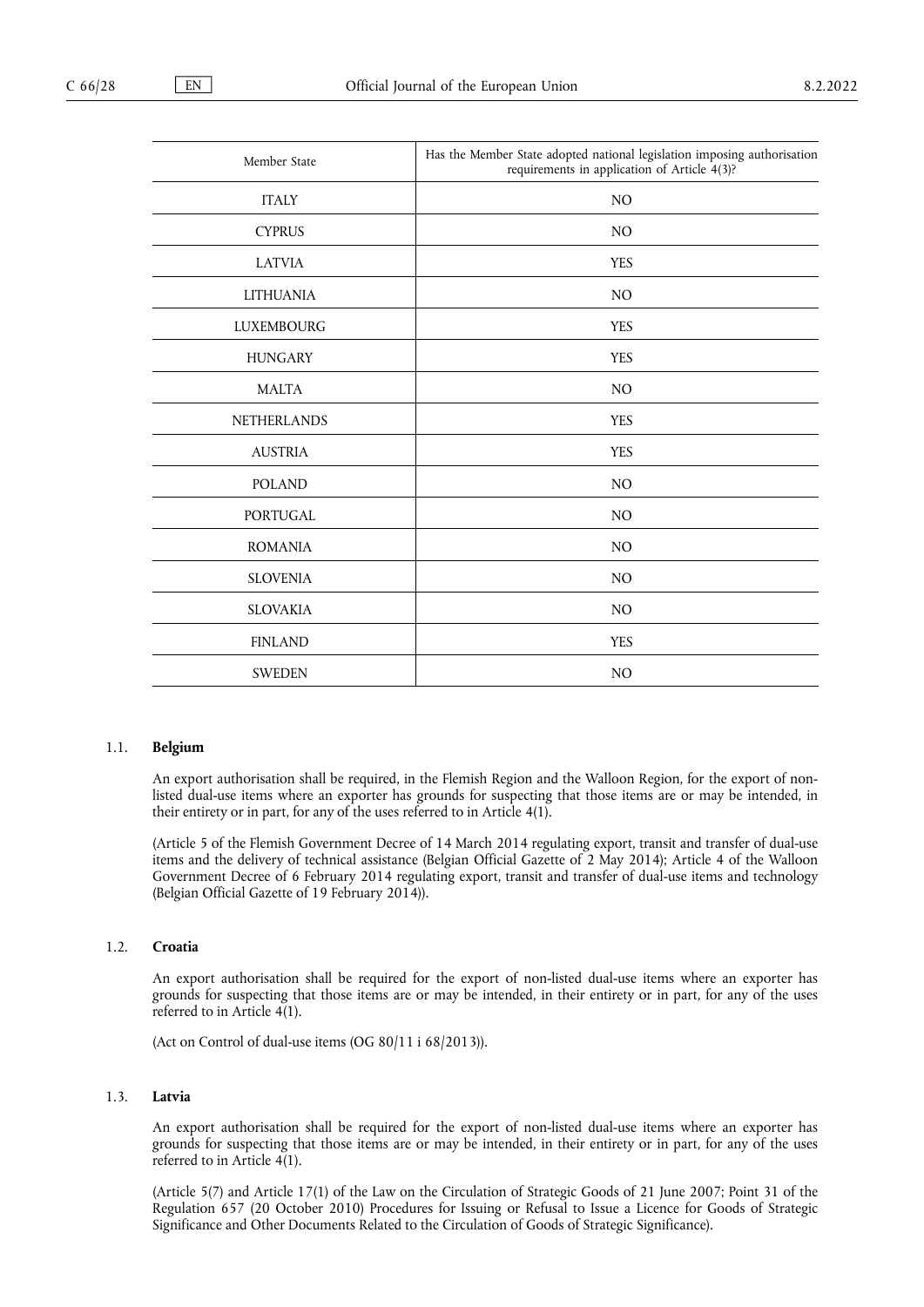#### 1.4. **Luxembourg**

An export authorisation shall be required for the export of non-listed dual-use items where an exporter has grounds for suspecting that those items are or may be intended, in their entirety or in part, for any of the uses referred to in Article 4(1).

(Law of 27 June 2018 on export control, Article 45(1)).

#### 1.5. **Hungary**

An export authorisation shall be required for the export of non-listed dual-use items where an exporter has grounds for suspecting that those items are or may be intended, in their entirety or in part, for any of the uses referred to in Article 4(1).

(Par. 7. of Government Decree No 13 of 2011 on 'the foreign trade authorisation of dual-use items')

#### 1.6. **Netherlands**

An export authorisation shall be required for the export of non-listed dual-use items where an exporter has grounds for suspecting that those items are or may be intended, in their entirety or in part, for any of the uses referred to in Article 4(1).

(Article 2 of Strategic Services Act (Wet Strategische diensten) and Article 2 and article 3 of Decree of strategic goods (Besluit Strategische goederen)).

### 1.7. **Austria**

An export authorisation shall be required for the export of non-listed dual-use items where an exporter has grounds for suspecting that those items are or may be intended, in their entirety or in part, for any of the uses referred to in Article 4(1).

(Article 5 of the 2011 First Foreign Trade Regulation (Erste Außenwirtschaftsverordnung 2011), BGBl. II Nr. 343/2011, published on 28 October 2011).

#### 1.8. **Finland**

An export authorisation shall be required for the export of non-listed dual-use items where an exporter has grounds for suspecting that those items are or may be intended, in their entirety or in part, for any of the uses referred to in Article 4(1).

(Par. 4(4) of law 562/1996)

### 2. **INFORMATION PROVIDED BY MEMBER STATES IN CONFORMITY WITH ARTICLE 6(3) OF THE REGULATION (EXTENSION OF BROKERING CONTROLS)**

Article 6(3) in conjunction with Article 6(5) of the Regulation requires the Commission to publish measures taken by Member States to extend the application of Article 6(1) to non-listed dual-use items for uses referred to in Article 4(1) and to dual-use items for military end use and destinations referred to in Article 4(2).

The table below provides an overview of the measures taken by Member States that have been notified to the Commission. The detailed measures as notified to the Commission are set out immediately thereafter.

| Member State          | Has the application of brokering controls set out in Article 6(1) been<br>extended in relation with Article 6(3)? |
|-----------------------|-------------------------------------------------------------------------------------------------------------------|
| <b>BELGIUM</b>        | N <sub>O</sub>                                                                                                    |
| <b>BULGARIA</b>       | <b>YES</b>                                                                                                        |
| <b>CZECH REPUBLIC</b> | <b>YES</b>                                                                                                        |
| <b>DENMARK</b>        | N <sub>O</sub>                                                                                                    |
| <b>GERMANY</b>        | N <sub>O</sub>                                                                                                    |
| <b>ESTONIA</b>        | <b>YES</b>                                                                                                        |
| <b>IRELAND</b>        | N <sub>O</sub>                                                                                                    |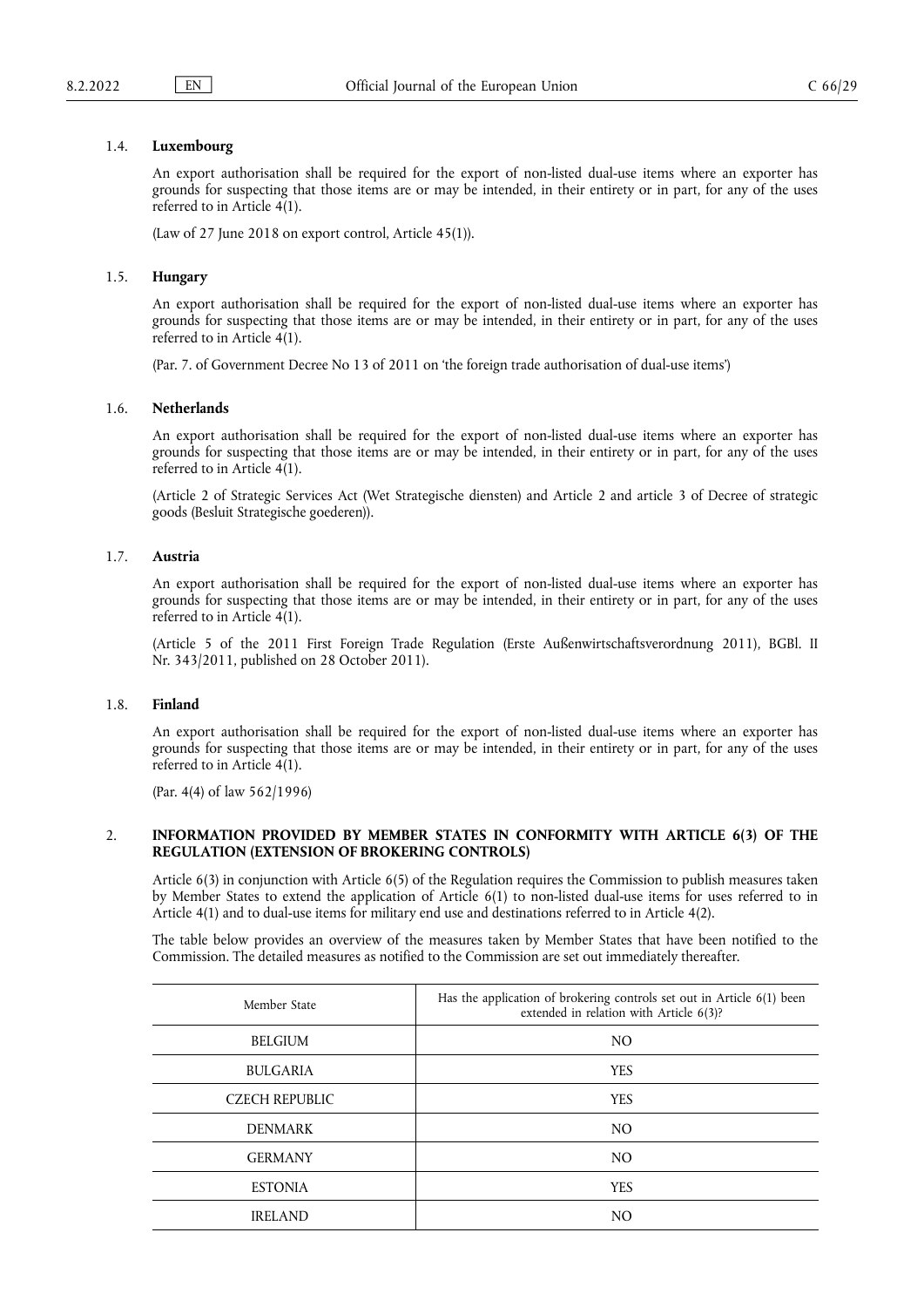| Member State      | Has the application of brokering controls set out in Article 6(1) been<br>extended in relation with Article 6(3)? |
|-------------------|-------------------------------------------------------------------------------------------------------------------|
| <b>GREECE</b>     | <b>YES</b>                                                                                                        |
| <b>SPAIN</b>      | <b>YES</b>                                                                                                        |
| <b>FRANCE</b>     | NO                                                                                                                |
| <b>CROATIA</b>    | <b>YES</b>                                                                                                        |
| <b>ITALY</b>      | <b>YES</b>                                                                                                        |
| <b>CYPRUS</b>     | $NO$                                                                                                              |
| <b>LATVIA</b>     | <b>YES</b>                                                                                                        |
| <b>LITHUANIA</b>  | NO                                                                                                                |
| <b>LUXEMBOURG</b> | <b>YES</b>                                                                                                        |
| <b>HUNGARY</b>    | <b>YES</b>                                                                                                        |
| <b>MALTA</b>      | NO                                                                                                                |
| NETHERLANDS       | <b>YES</b>                                                                                                        |
| <b>AUSTRIA</b>    | <b>YES</b>                                                                                                        |
| <b>POLAND</b>     | $NO$                                                                                                              |
| PORTUGAL          | $NO$                                                                                                              |
| <b>ROMANIA</b>    | <b>YES</b>                                                                                                        |
| <b>SLOVENIA</b>   | $NO$                                                                                                              |
| <b>SLOVAKIA</b>   | $NO$                                                                                                              |
| <b>FINLAND</b>    | <b>YES</b>                                                                                                        |
| <b>SWEDEN</b>     | NO                                                                                                                |

#### 2.1. **Bulgaria**

An authorisation shall be required for the brokering of dual-use items listed in Annex I of the Regulation, when the items are or may be intended, in their entirety or in part, for any of the uses referred to in Article 4(2) of the Regulation, and not listed in Annex I of the Regulation, when the items are or may be intended, in their entirety or in part, for any of the uses referred to in Article 4(1) of the Regulation.

(Article 34, par. 4 of the Defence-Related Products and Dual-Use Items and Technologies Export Control Act, State Gazette No. 26/29 March 2011, effective 30 June 2012).

### 2.2. **Czech Republic**

An authorisation shall be required for the brokering of dual-use items if the competent authority informs the broker that dual-use items not listed in Annex I of the Regulation are or may be intended, in their entirety or in part, for any of the uses referred to in Article 4(1) of the Regulation, or that dual-use items are or may be intended, in their entirety or in part, for military end-uses referred to in Article 4(2) of the Regulation.

(Paragraph 3 of Act No 594/2004 Coll. 'Implementing the European Community Regime for the Control of Exports, Transfer, Brokering, and Transit of Dual-Use Items (as amended)).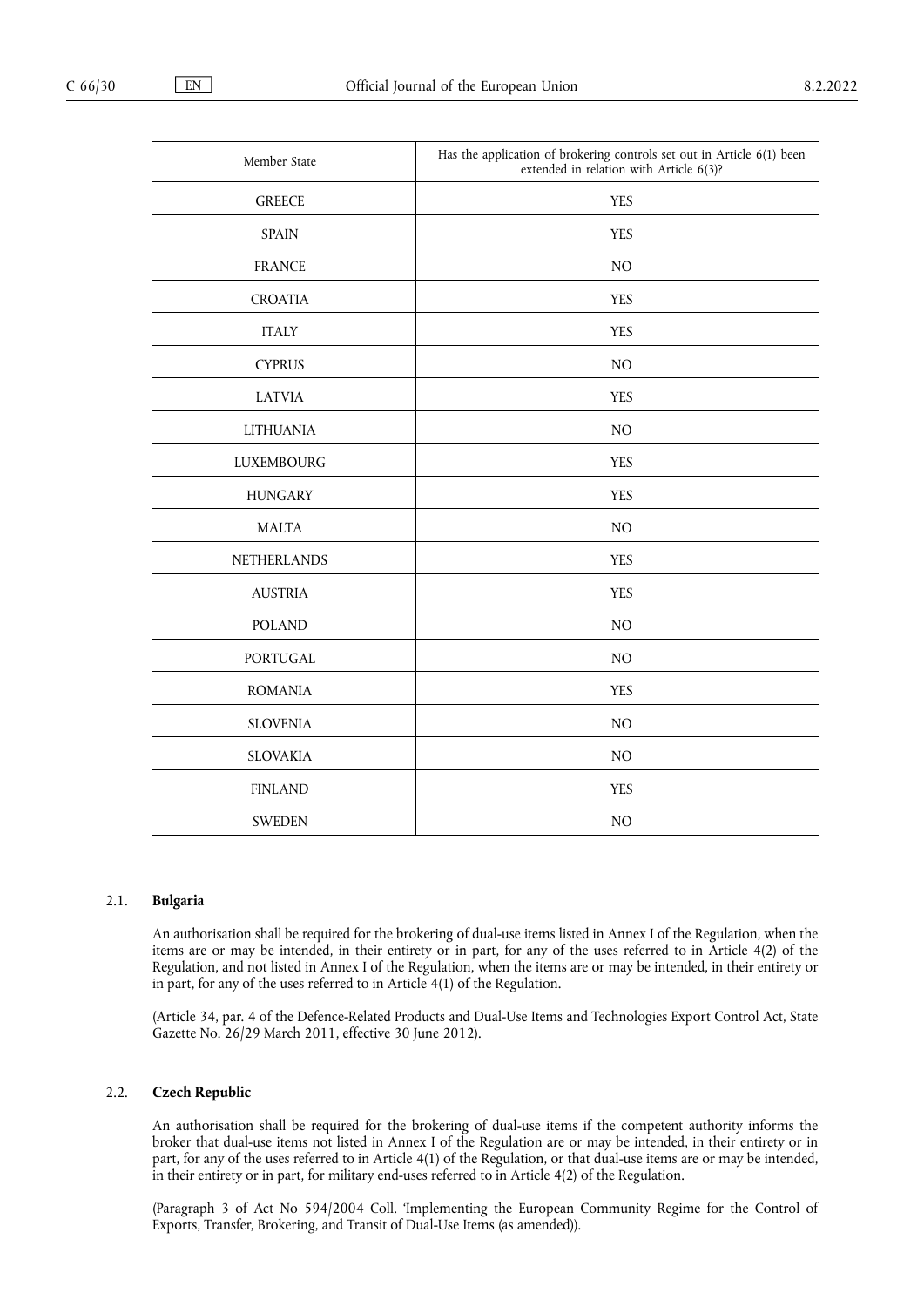### 2.3. **Estonia**

An authorisation shall be required for the brokering of dual-use items which have characteristics of strategic goods because of their end-use or end-user, public security or human rights consideration, although they have not been entered in the list of strategic goods.

(Paragraph 6 (7) of the Strategic Good Act).

#### 2.4. **Greece**

An authorisation shall be required for the brokering of dual-use items, when the items are or may be intended, in their entirety or in part, for military end-uses and destinations referred to in Article 4(2) of the Regulation.

(Paragraph 3.2.3 of 'Ministerial Decision No 121837/e3/21837/28-9-2009').

### 2.5. **Spain**

An authorisation shall be required for the brokering of dual-use items not listed in Annex I of the Regulation, when the items are or may be intended, in their entirety or in part, for any of the uses and destinations referred to in Article 4(1) and 4(2) of the Regulation.

(Article 2.3.b) of the Royal Decree 679/2014, of 1 August 2014 on the control of external trade in defence material, other material and dual-use goods and technologies).

## 2.6. **Croatia**

An authorisation shall be required for the brokering of dual-use items not listed in Annex I of the Regulation, if the competent authority informs the broker that dual-use items are or may be, in their entirety or in part, intended for any of the uses referred to in Article 4(1) and 4(2) of the Regulation.

(Act on Control of dual-use items (OG 80/11 i 68/2013)).

## 2.7. **Italy**

An authorisation shall be required for the brokering of dual-use items not listed in Annex I of the Regulation, when the items are or may be intended, in their entirety or in part, for any of the uses referred to in Article 4(1) or 4(2) of the Regulation;

(Article 9 of Legislative Decree n° 221/2017 of 15 December 2017, in force since 1 February 2018).

#### 2.8. **Latvia**

An authorisation shall be required for the brokering of dual-use items not listed in Annex I of the Regulation, when the items are or may be intended, in their entirety or in part, for any of the uses referred to in Article 4(1) or 4(2) of the Regulation;

(Article 5(7) of the Law on the Circulation of Strategic Goods of 21 June 2007; Point 31 of the Regulation 657 (20 October 2010) Procedures for Issuing or Refusal to Issue a Licence for Goods of Strategic Significance and Other Documents Related to the Circulation of Goods of Strategic Significance).

#### 2.9. **Luxembourg**

An authorisation shall be required for the brokering of dual-use items not listed in Annex I of the Regulation, when the items are or may be intended, in their entirety or in part, for any of the uses referred to in Article 4(1) of the Regulation, and for military end-uses and destinations as referred to in Article 4(2) of the Regulation.

(Law of 27 June 2018 on export control, Article 42(1)).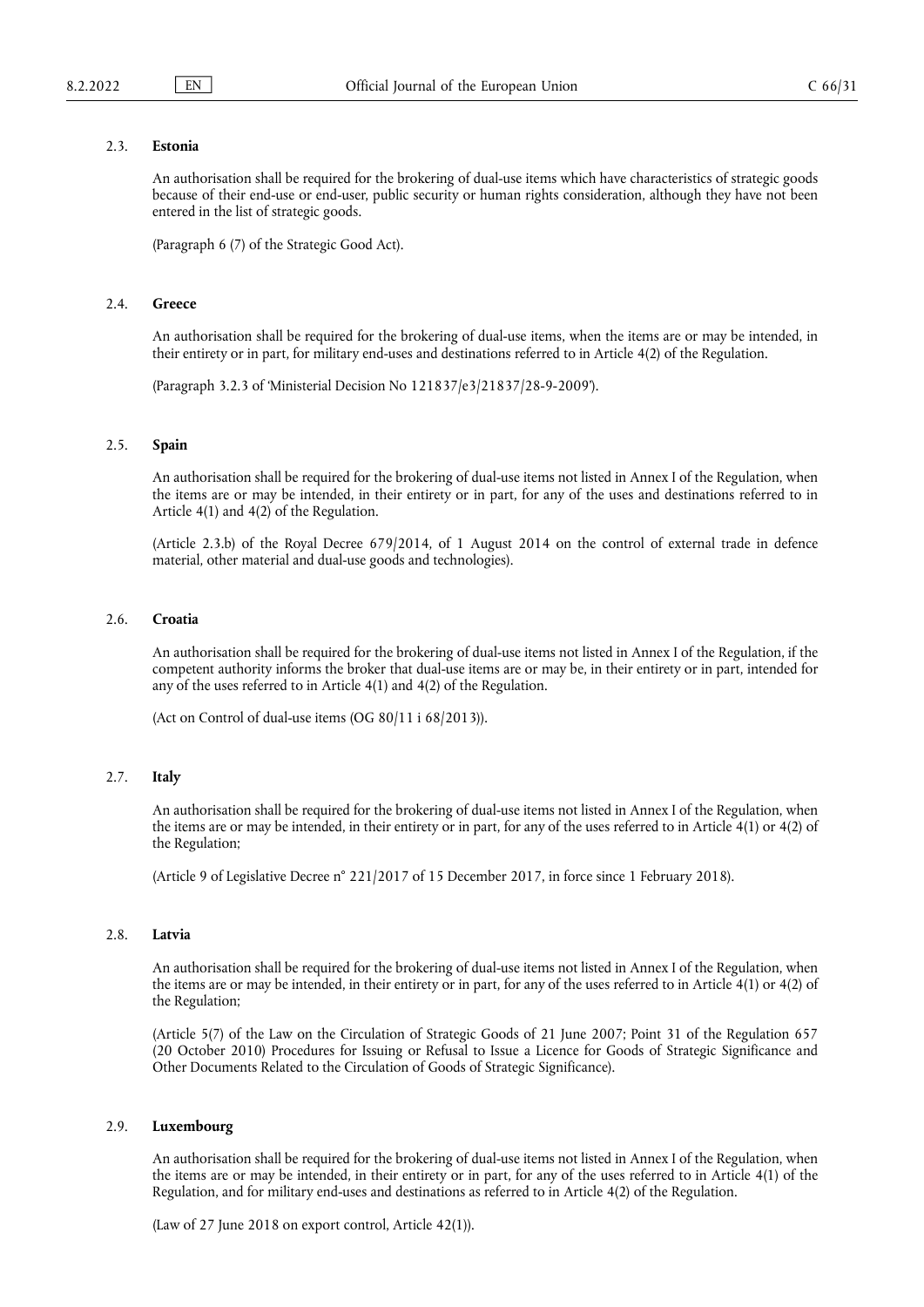## 2.10. **Hungary**

An authorisation shall be required for the brokering of dual-use items listed in Annex I of the Regulation, when the items are or may be intended for military end use and destinations referred to in Article 4(2) of the Regulation, and for dual use items not listed in Annex I of the Regulation, when the items are or may be intended for any of the uses referred to in Article 4(1) and (2) of the Regulation.

(Par. 17.1 of Government Decree No 13 of 2011 on 'the foreign trade authorisation of dual-use items').

### 2.11. **Netherlands**

An authorisation shall be required for the brokering of dual-use items not listed in Annex I of the Regulation, when the items are or may be intended, in their entirety or in part, for any of the uses referred to in Article 4(1) of the Regulation and for dual-use items, when the items are or may be intended, in their entirety or in part, for military end use and destinations referred to in Article 4(2) of the Regulation.

(Article 4 Strategic Services Act (Wet Strategische diensten)).

An authorisation shall also be required for the brokering of 37 chemical substances when the destination is Iraq, regardless of the specific consignee or end-user.

(Decree Goods for Dual-Use Iraq - Regeling goederen voor tweeërlei gebruik Irak).

## 2.12. **Austria**

An authorisation shall be required for the brokering of dual-use items if the competent authority notifies the broker that the items in question are or may be intended, in their entirety or in part, for any of the uses referred to in Article 4(1) and 4(2) of the Regulation.

(Article 15.1 of the Foreign Trade Act (Außenwirtschaftsgesetz 2011, BGBl. I Nr. 26/2011)).

#### 2.13. **Romania**

An authorisation shall be required for the brokering of dual-use items not listed in Annex I of the Regulation if the items in question are or may be intended, in their entirety or in part, for any of the uses referred to in Article 4(1) and 4(2) of the Regulation.

(Article 14(2) of the Emergency Order No 119 of 23 December 2010 (GEO No 119/2010) on the 'control regime for operations concerning dual-use items').

### 2.14. **Finland**

An authorisation shall be required for the brokering of dual-use items listed in Annex I of the Regulation, if the broker has been notified by the competent authority that the items are or may be intended, in their entirety or in part, for any of the uses referred to in Article 4(2) of the Regulation, and for the brokering of dual-use items not listed in Annex I of the Regulation, if the broker has been notified by the competent authority that the items are or may be intended in their entirety or in part, for any of the uses referred to in Article 4(1) of that Regulation

(Paragraphs 3(2) and 4(1) of Law 562/1996).

### 3. **INFORMATION PROVIDED BY MEMBER STATES IN CONFORMITY WITH ARTICLE 6(4) OF THE REGULATION (EXTENSION OF BROKERING CONTROLS)**

Article 6(4) in conjunction with Article 6(5) of the Regulation requires the Commission to publish measures taken by Member States imposing an authorisation requirement on the brokering of dual-use items, if the broker has grounds for suspecting that these items are or may be intended for any of the uses referred to in Article 4(1).

The table below provides an overview of the measures taken by Member States and that have been notified to the Commission. The detailed measures as notified to the Commission are set out immediately thereafter.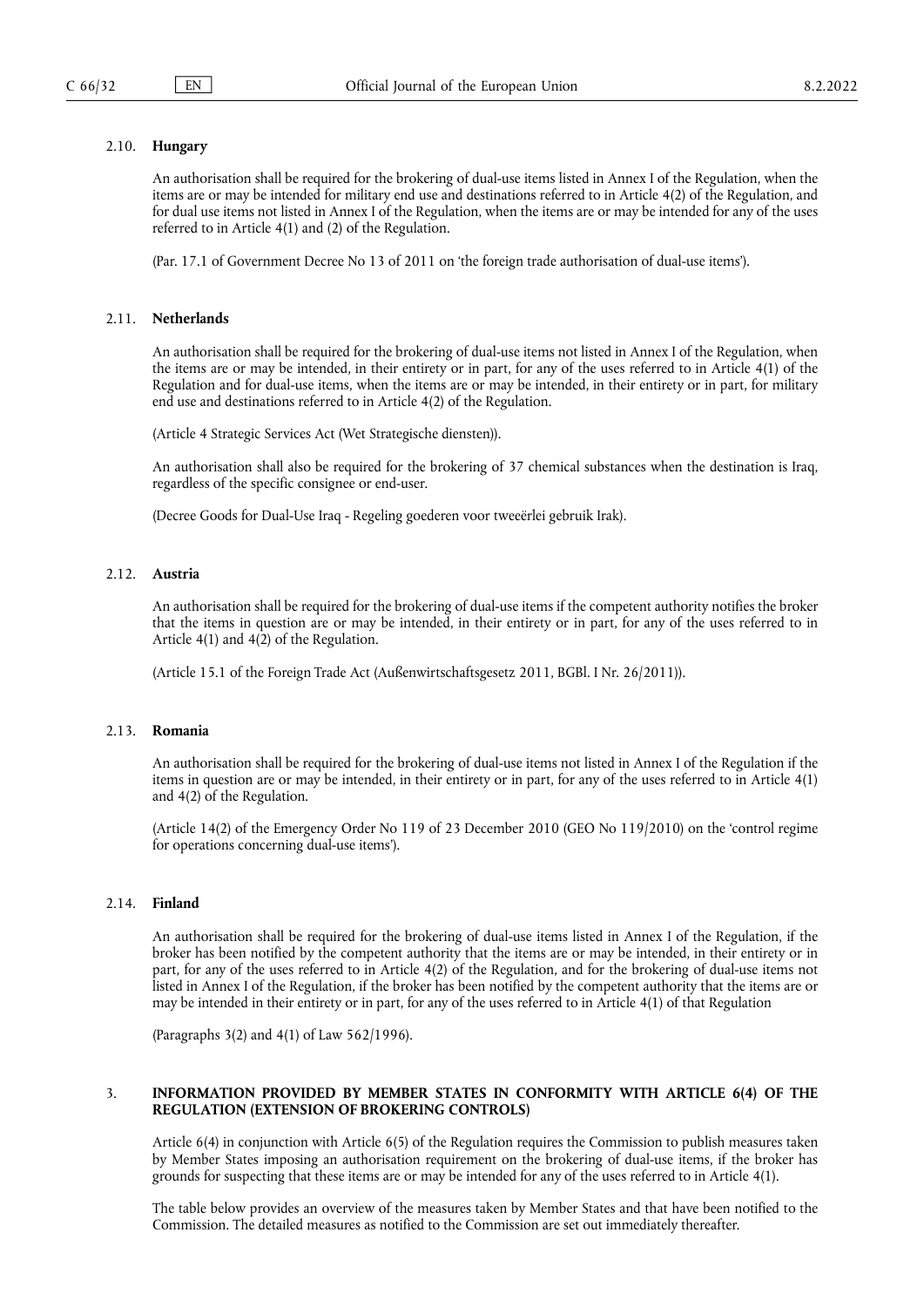Τ

| Member State          | Have brokering controls been extended in relation with Article $6(4)$ ? |
|-----------------------|-------------------------------------------------------------------------|
| <b>BELGIUM</b>        | NO                                                                      |
| <b>BULGARIA</b>       | <b>YES</b>                                                              |
| <b>CZECH REPUBLIC</b> | <b>YES</b>                                                              |
| <b>DENMARK</b>        | $\rm NO$                                                                |
| <b>GERMANY</b>        | $\rm NO$                                                                |
| <b>ESTONIA</b>        | <b>YES</b>                                                              |
| <b>IRELAND</b>        | $NO$                                                                    |
| <b>GREECE</b>         | <b>YES</b>                                                              |
| <b>SPAIN</b>          | <b>YES</b>                                                              |
| <b>FRANCE</b>         | $\rm NO$                                                                |
| <b>CROATIA</b>        | <b>YES</b>                                                              |
| <b>ITALY</b>          | <b>YES</b>                                                              |
| <b>CYPRUS</b>         | $\rm NO$                                                                |
| <b>LATVIA</b>         | <b>YES</b>                                                              |
| <b>LITHUANIA</b>      | $NO$                                                                    |
| <b>LUXEMBOURG</b>     | <b>YES</b>                                                              |
| <b>HUNGARY</b>        | <b>YES</b>                                                              |
| <b>MALTA</b>          | $\rm NO$                                                                |
| <b>NETHERLANDS</b>    | <b>YES</b>                                                              |
| <b>AUSTRIA</b>        | <b>YES</b>                                                              |
| <b>POLAND</b>         | NO                                                                      |
| <b>PORTUGAL</b>       | $\rm NO$                                                                |
| <b>ROMANIA</b>        | <b>YES</b>                                                              |
| <b>SLOVENIA</b>       | $\rm NO$                                                                |
| <b>SLOVAKIA</b>       | $\rm NO$                                                                |
| <b>FINLAND</b>        | <b>YES</b>                                                              |
| <b>SWEDEN</b>         | NO                                                                      |

## 3.1. **Bulgaria**

An authorisation shall be required for the brokering of dual-use items if the broker has grounds for suspecting that the items are or may be intended for any of the uses referred to in Article 4(1) of the Regulation.

(Article 47 of the Defence-Related Products and Dual-Use Items and Technologies Export Control Act (Promulgated, State Gazette No. 26/29 March 2011)).

### 3.2. **Czech Republic**

If a broker has grounds for suspecting that dual-use items are or may be intended for any of the uses referred to in Article 4(1) of the Regulation, the broker shall notify the competent authority, which may decide to impose an authorisation requirement.

(Par. 3(4) of the Act No 594/2004 Coll. 'Implementing the European Community Regime for the Control of Exports, Transfer, Brokering, and Transit of Dual-Use Items').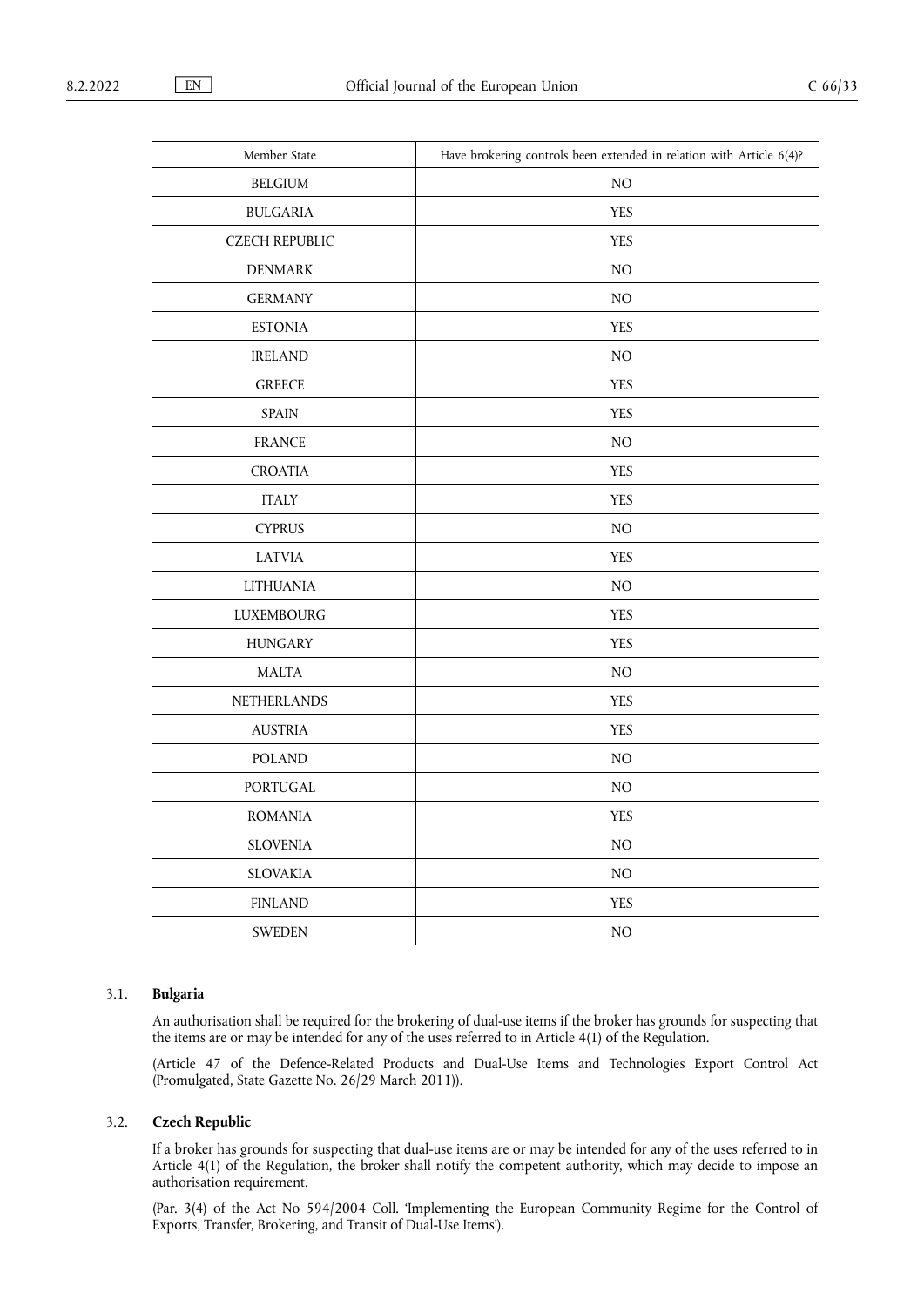## 3.3. **Estonia**

If a broker has grounds for suspecting that dual-use items are or may be intended for any of the uses referred to in Article 4(1) of the Regulation, the broker shall notify the Strategic Goods Commission (SGC), police authorities or security authorities immediately thereof. After such notification, the SGC may decide to impose an authorisation requirement.

(Par. 77 of the Strategic Goods Act).

#### 3.4. **Greece**

An authorisation shall be required for the brokering of dual-use items if the broker has grounds for suspecting that the items are or may be intended for any of the uses referred to in Article 4(1) of the Regulation.

(Par. 3.2.2 of the Ministerial Decision No 121837/e3/21837/28-9-2009).

### 3.5. **Spain**

If a broker has grounds for suspecting that the dual-use items not listed in Annex I of the Regulation, for which he proposes brokering services, are or may be intended, in their entirety or in part, for any of the uses and destinations referred to in Article 4(1) and 4(2), he must notify the competent authority, which will decide whether or not such brokering services are subject to authorisation.

(Article 2.3.c) of the Royal Decree 679/2014, of 1 August 2014 on the control of external trade in defence material, other material and dual-use goods and technologies).

#### 3.6. **Croatia**

If a broker has grounds for suspecting that dual-use items not listed in Annex I of the Regulation, are or may be intended for any of the uses referred to in Article 4(1) and 4(2) of the Regulation, the broker shall notify the competent authority, which may decide to impose an authorisation requirement.

(Par. 3 of the Act on Control of dual-use items (OG 80/11 i 68/2013)).

#### 3.7. **Italy**

An authorisation shall be required for the brokering of dual-use items not listed in Annex I of the Regulation if the broker has grounds for suspecting that the items are or may be intended for any of the uses referred to in Article 4(1) of the Regulation.

(Article 9 of Legislative Decree n° 221/2017 of 15 December 2017, in force since 1 February 2018).

#### 3.8. **Latvia**

An authorisation shall be required for the brokering of dual-use items not listed in Annex I of the Regulation if the broker has grounds for suspecting that the items are or may be intended for any of the uses referred to in Article 4(1) of the Regulation.

(Article 5(7) and Article 17(1) of the Law on the Circulation of Strategic Goods of 21 June 2007; Point 31 of the Regulation 657 (20 October 2010) Procedures for Issuing or Refusal to Issue a Licence for Goods of Strategic Significance and Other Documents Related to the Circulation of Goods of Strategic Significance).

### 3.9. **Luxembourg**

An authorisation shall be required for the brokering of dual-use items not listed in Annex I of the Regulation if the broker has grounds for suspecting that the items are or may be intended for any of the uses referred to in Article 4(1) of the Regulation.

(Law of 27 June 2018 on export control, Article 42(2)).

### 3.10. **Hungary**

An authorisation shall be required for the brokering of dual-use items if the broker has grounds for suspecting that the items are or may be intended for any of the uses referred to in Article 4(1) of the Regulation.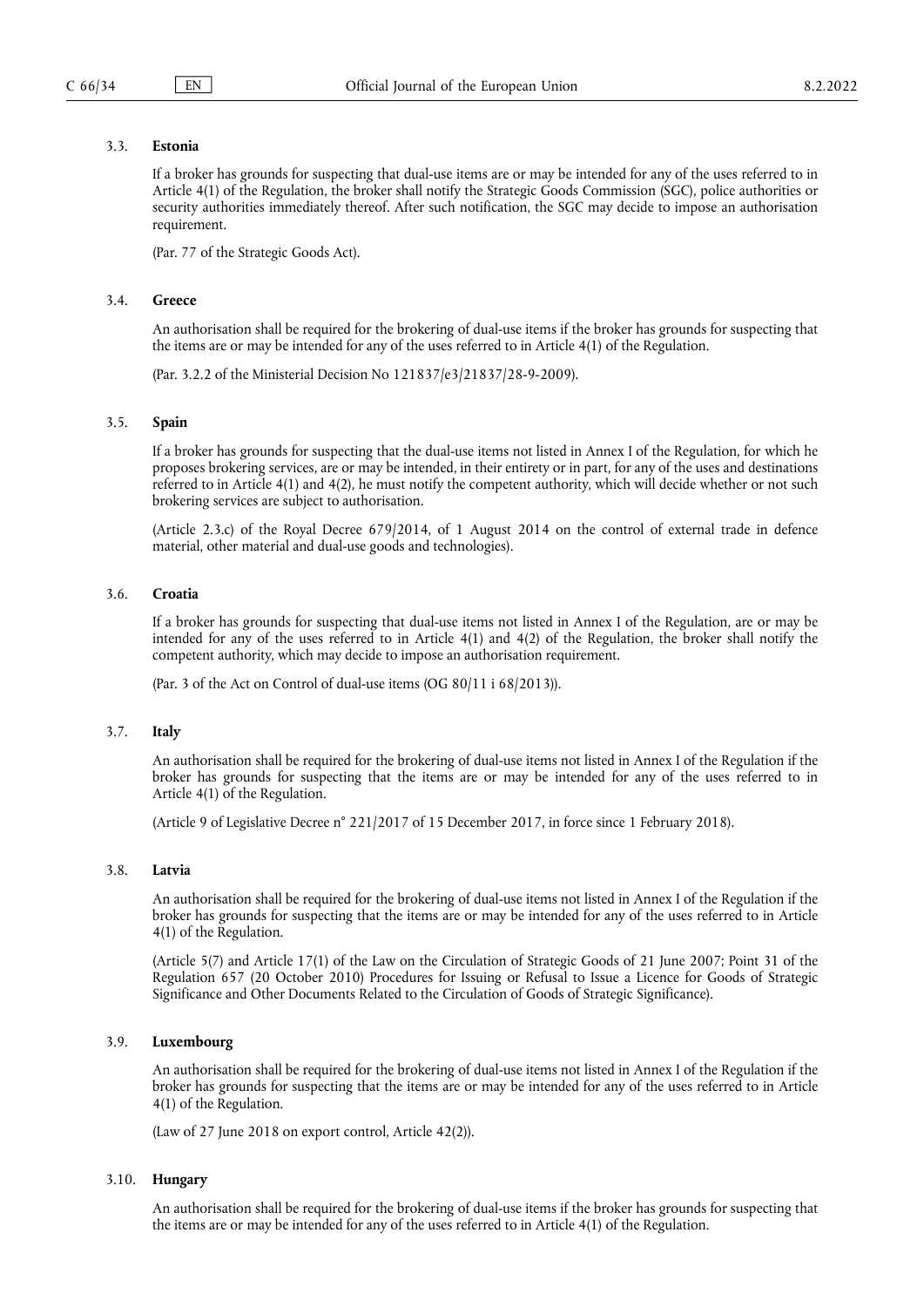(Par. 17 (2) of Government Decree No 13 of 2011 'on the foreign trade authorisation of dual-use items').

### 3.11. **Netherlands**

An authorisation shall be required for the brokering of listed dual-use items when the items are or may be intended for any of the uses referred to in Article 4(1) of the Regulation.

(Article 4(5) of the Strategic Services Act (Wet strategische diensten)).

### 3.12. **Austria**

If a broker has grounds for suspecting that dual-use items, are or may be intended for any of the uses referred to in Article 4(1) of the Regulation, the broker shall notify the competent authority, which may decide to impose an authorisation requirement.

(Article 5 of the 2011 First Foreign Trade Regulation (Erste Außenwirtschaftsverordnung 2011), BGBl. II Nr. 343/2011, published on 28 October 2011).

### 3.13. **Romania**

An authorisation shall be required for the brokering of dual-use items if the broker has grounds for suspecting that the items are or may be intended for any of the uses referred to in Article 4(1) of the Regulation.

(Par. 3 of Article 14 of the Emergency Order No 119 of 23 December 2010 (GEO No 119/2010) on the control regime for operations concerning dual-use items).

### 3.14. **Finland**

If a broker has grounds for suspecting that dual-use items are or may be intended for any of the uses referred to in Article 4(1) of the Regulation, the broker shall notify the competent authority, which may decide to impose an authorisation requirement.

(Par.3.2, 4.4 of law 562/1996).

## 4. **INFORMATION PROVIDED BY MEMBER STATES IN CONFORMITY WITH ARTICLE 7(3) OF THE REGULATION (EXTENSION OF TRANSIT CONTROLS)**

Article 7(3) in conjunction with Article 7(4) of the Regulation requires the Commission to publish measures taken by Member States extending the application of Article 7(1) to non-listed dual-use items for uses referred to in Article 4(1) and to dual-use items for military end use and destinations referred to in Article 4(2).

The table below provides an overview of the measures taken by Member States, as notified to the Commission. Details on the measures are provided thereafter.

| Member State          | Have the transit control provisions set out in Article $7(1)$ been extended in<br>relation with Article 7(3)? |
|-----------------------|---------------------------------------------------------------------------------------------------------------|
| <b>BELGIUM</b>        | Partly YES                                                                                                    |
| <b>BULGARIA</b>       | N <sub>O</sub>                                                                                                |
| <b>CZECH REPUBLIC</b> | <b>YES</b>                                                                                                    |
| <b>DENMARK</b>        | N <sub>O</sub>                                                                                                |
| <b>GERMANY</b>        | N <sub>O</sub>                                                                                                |
| <b>ESTONIA</b>        | <b>YES</b>                                                                                                    |
| <b>IRELAND</b>        | N <sub>O</sub>                                                                                                |
| <b>GREECE</b>         | <b>YES</b>                                                                                                    |
| <b>SPAIN</b>          | <b>YES</b>                                                                                                    |
| <b>FRANCE</b>         | <b>YES</b>                                                                                                    |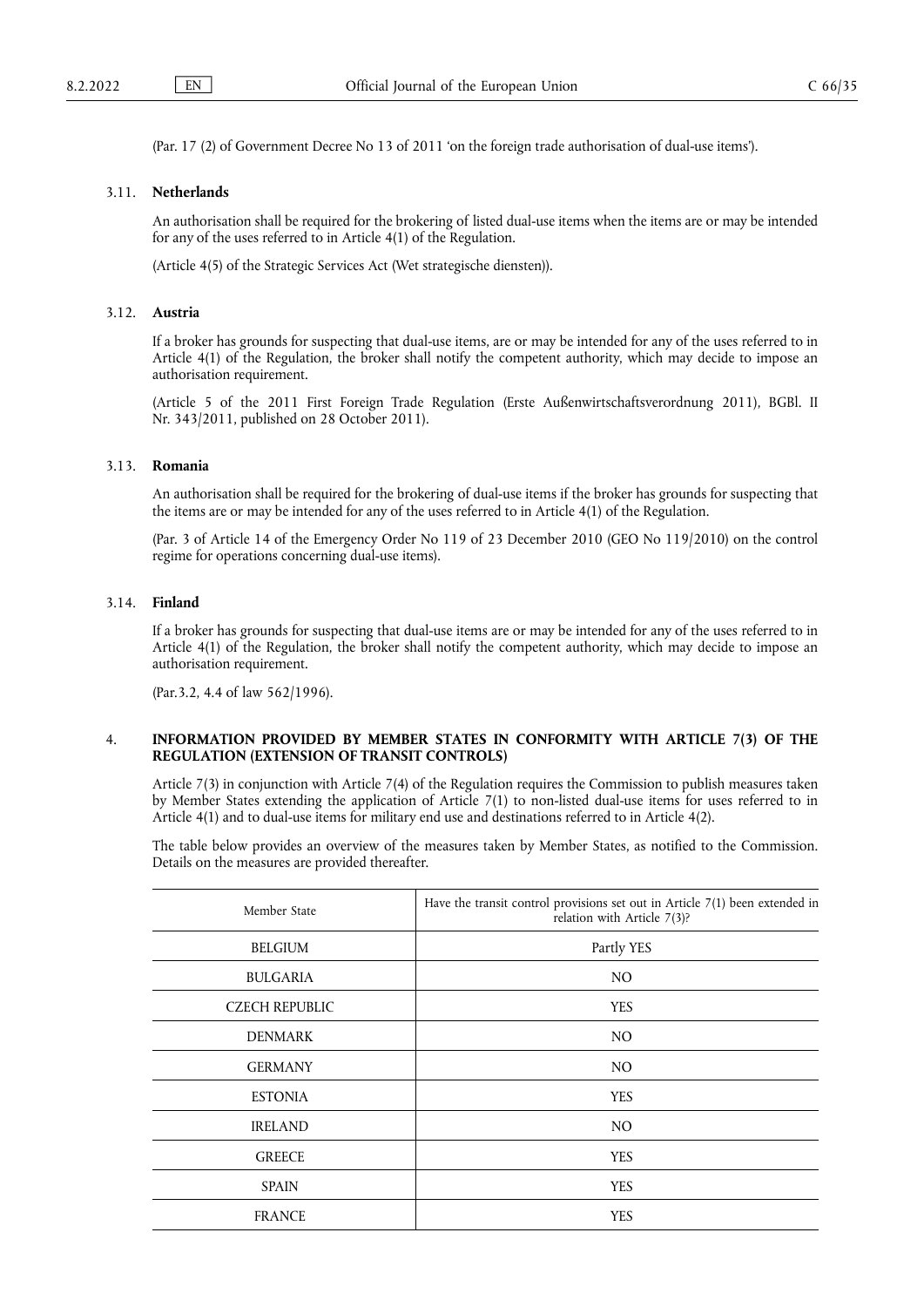| Member State       | Have the transit control provisions set out in Article 7(1) been extended in<br>relation with Article 7(3)? |
|--------------------|-------------------------------------------------------------------------------------------------------------|
| <b>CROATIA</b>     | <b>YES</b>                                                                                                  |
| <b>ITALY</b>       | <b>YES</b>                                                                                                  |
| <b>CYPRUS</b>      | NO                                                                                                          |
| <b>LATVIA</b>      | <b>YES</b>                                                                                                  |
| <b>LITHUANIA</b>   | NO                                                                                                          |
| <b>LUXEMBOURG</b>  | <b>YES</b>                                                                                                  |
| <b>HUNGARY</b>     | <b>YES</b>                                                                                                  |
| <b>MALTA</b>       | N <sub>O</sub>                                                                                              |
| <b>NETHERLANDS</b> | <b>YES</b>                                                                                                  |
| <b>AUSTRIA</b>     | <b>YES</b>                                                                                                  |
| <b>POLAND</b>      | NO                                                                                                          |
| <b>PORTUGAL</b>    | NO                                                                                                          |
| <b>ROMANIA</b>     | <b>YES</b>                                                                                                  |
| <b>SLOVENIA</b>    | N <sub>O</sub>                                                                                              |
| <b>SLOVAKIA</b>    | N <sub>O</sub>                                                                                              |
| <b>FINLAND</b>     | <b>YES</b>                                                                                                  |
| <b>SWEDEN</b>      | NO                                                                                                          |

## 4.1. **Belgium**

The transit of non-Union non-listed dual-use items may be prohibited by the competent authorities, in the Flemish Region and the Walloon Region, if the items are or may be intended, in their entirety or in part, for uses referred to in Article 4(1).

The transit of non-Union dual-use items may be prohibited by the competent authorities, in the Flemish Region and the Walloon Region, if the items are or may be intended, in their entirety or in part, for military end use and destinations referred to in Article 4(2).

(Article 6 and 7 of the Flemish Government Decree of 14 March 2014 regulating export, transit and transfer of dual-use items and the delivery of technical assistance (Belgian Official Gazette of 2 May 2014); Article 5 and 6 of the Walloon Government Decree of 6 February 2014 regulating export, transit and transfer of dual-use items and technology (Belgian Official Gazette of 19 February 2014).

### 4.2. **Czech Republic**

The transit of non-Union non-listed dual-use items may be prohibited by the competent authority if the items are or may be intended, in their entirety or in part, for uses referred to in Article 4(1).

The transit of non-Union dual-use items may be prohibited by the competent authority if the items are or may be intended, in their entirety or in part, for military end use and destinations referred to in Article 4(2).

(Par. 13b of the Act No 594/2004 Coll. 'Implementing the European Community Regime for the Control of Exports, Transfer, Brokering, and Transit of Dual-Use Items' (1)).

#### 4.3. **Estonia**

The transit of non-Union non-listed dual-use items may be prohibited by the competent authority if the items are or may be intended, in their entirety or in part, for uses referred to in Article 4(1).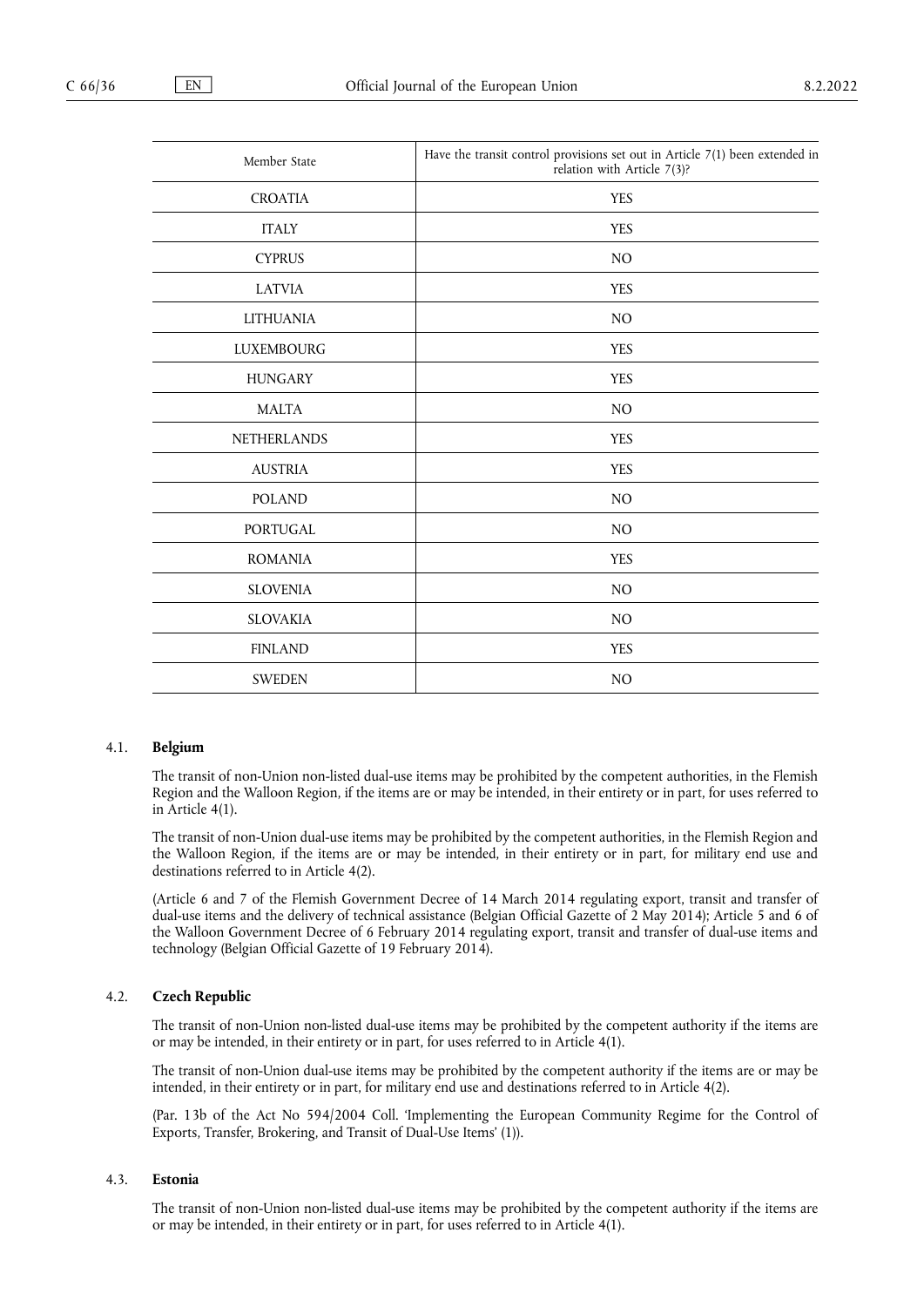The transit of non-Union dual-use items may be prohibited by the competent authority if the items are or may be intended, in their entirety or in part, for military end use and destinations referred to in Article 4(2).

(Par. 3, 6 and 7 of the Strategic Goods Act (SGA)).

### 4.4. **Greece**

The transit of non-Union non-listed dual-use items may be prohibited by the competent authority if the items are or may be intended, in their entirety or in part, for uses referred to in Article 4(1).

The transit of non-Union dual-use items may be prohibited by the competent authority if the items are or may be intended, in their entirety or in part, for military end use and destinations referred to in Article 4(2).

(Par. 3.3.3. of the Ministerial Decision No 121837/e3/21837/28-9-2009).

### 4.5. **Spain**

The transit of non-Union non-listed dual-use items may be prohibited by the competent authority if the items are or may be intended, in their entirety or in part, for uses referred to in Article 4(1).

The transit of non-Union dual-use items may be prohibited by the competent authority if the items are or may be intended, in their entirety or in part, for military end use and destinations referred to in Article 4(2).

(Article 11 of Act 53/2007 of December 28, on the control of external trade on material of defense and dual use).

#### 4.6. **France**

The transit of non-Union non-listed dual-use items may be prohibited by the competent authority if the items are or may be intended, in their entirety or in part, for uses referred to in Article 4(1).

The transit of non-Union dual-use items may be prohibited by the competent authority if the items are or may be intended, in their entirety or in part, for military end use and destinations referred to in Article 4(2).

(Article 3(I) of Decree n°2020-74 of 31 January 2020, as amended by Decree n°2020-1481 of 30 November 2020).

#### 4.7. **Croatia**

The transit of non-Union non-listed dual-use items may be prohibited by the competent authority if the items are or may be intended, in their entirety or in part, for uses referred to in Article 4(1).

The transit of non-Union dual-use items may be prohibited by the competent authority if the items are or may be intended, in their entirety or in part, for military end use and destinations referred to in Article 4(2).

(Act on Control of dual-use items (OG 80/11 i 68/2013)).

#### 4.8. **Italy**

The transit of non-Union non-listed dual-use items may be prohibited by the competent authority if the items are or may be intended, in their entirety or in part, for uses referred to in Article 4(1).

The transit of non-Union dual-use items may be prohibited by the competent authority if the items are or may be intended, in their entirety or in part, for military end use and destinations referred to in Article 4(2).

(Article 7 of Legislative Decree n° 221/2017 of 15 December 2017, in force since 1 February 2018).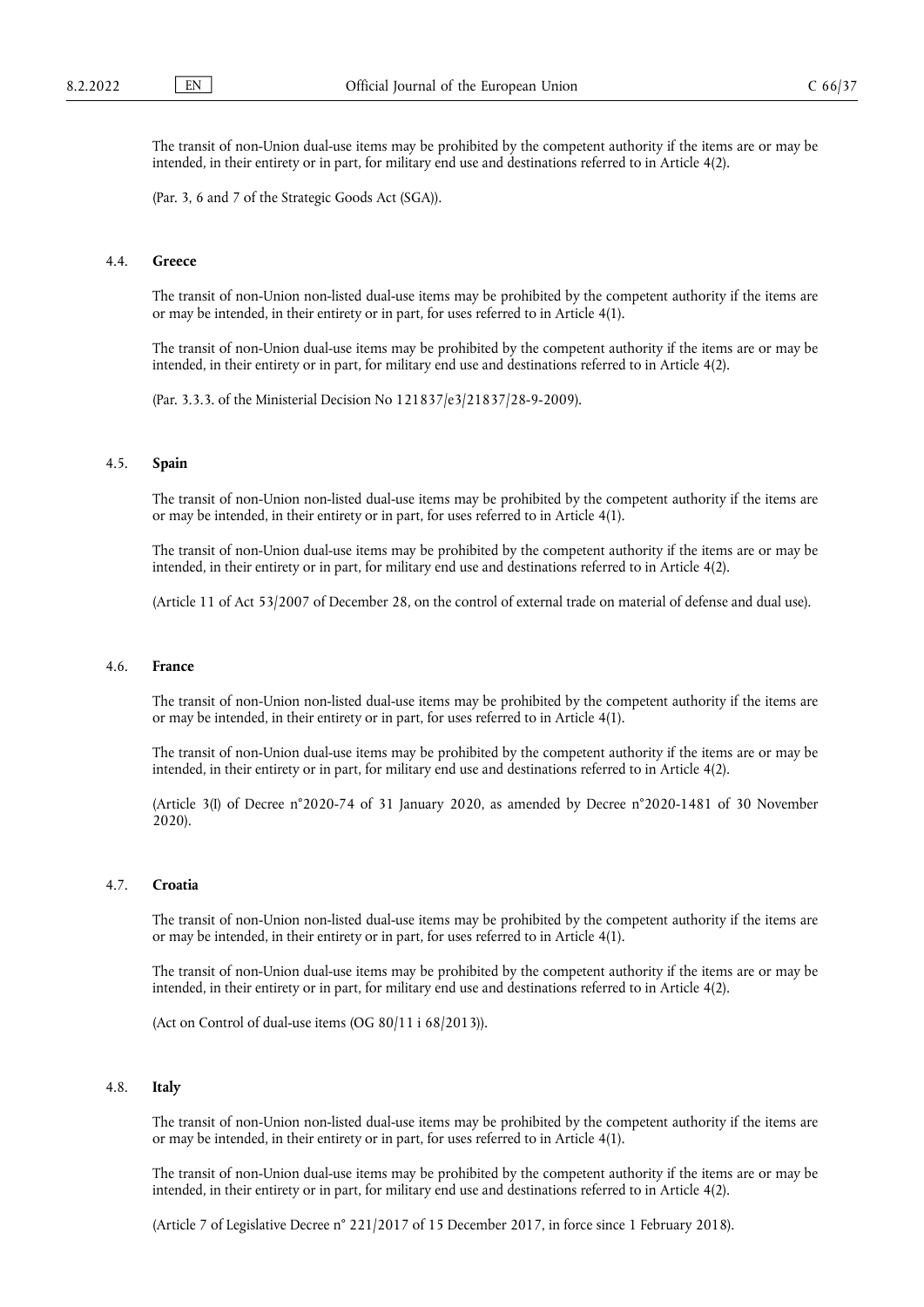#### 4.9. **Latvia**

The transit of non-Union non-listed dual-use items may be prohibited by the competent authority if the items are or may be intended, in their entirety or in part, for uses referred to in Article 4(1).

The transit of non-Union dual-use items may be prohibited by the competent authority if the items are or may be intended, in their entirety or in part, for military end use and destinations referred to in Article 4(2).

(Article 5(7) of the Law on the Circulation of Strategic Goods of 21 June 2007; Point 31 of the Regulation 657 (20 October 2010) Procedures for Issuing or Refusal to Issue a Licence for Goods of Strategic Significance and Other Documents Related to the Circulation of Goods of Strategic Significance).

## 4.10. **Luxembourg**

The transit of non-Union non-listed dual-use items may be prohibited by the competent authority if the items are or may be intended, in their entirety or in part, for uses referred to in Article 4(1).

The transit of non-Union dual-use items may be prohibited by the competent authority if the items are or may be intended, in their entirety or in part, for military end use and destinations referred to in Article 4(2).

(Law of 27 June 2018 on export control, Article 43(2))

These provisions shall not apply to the transit of dual-use goods dispatched without transhipment or change of means of transport (no transhipment or change of conveyance shall be deemed to be the discharge, for the purpose of securing the cargo, of goods in a ship or aircraft, provided that such goods are re-embarked on the same ship or aircraft), and to the transit of dual-use items for which there is already a general export authorization from the European Union.

(Law of 27 June 2018 on export control, Article 43(3)).

### 4.11. **Hungary**

The transit of non-Union non-listed dual-use items may be prohibited by the competent authority if the items are or may be intended, in their entirety or in part, for uses referred to in Article 4(1).

The transit of non-Union dual-use items may be prohibited by the competent authority if the items are or may be intended, in their entirety or in part, for military end use and destinations referred to in Article 4(2).

(Par. 18 of the Government Decree No 13 of 2011 'on foreign trade authorisation of dual-use items').

#### 4.12. **The Netherlands**

The transit of non-Union non-listed dual-use items may be prohibited by the competent authority if the items are or may be intended, in their entirety or in part, for uses referred to in Article 4(1).

The transit of non-Union dual-use items may be prohibited by the competent authority if the items are or may be intended, in their entirety or in part, for military end use and destinations referred to in Article 4(2).

(Article 4a(1) and Article 2 of the Decree for Strategic Goods (Besluit strategische goederen)).

#### 4.13. **Austria**

The transit of non-Union non-listed dual-use items may be prohibited by the competent authority if the items are or may be intended, in their entirety or in part, for uses referred to in Article 4(1).

The transit of non-Union dual-use items may be prohibited by the competent authority if the items are or may be intended, in their entirety or in part, for military end use and destinations referred to in Article 4(2).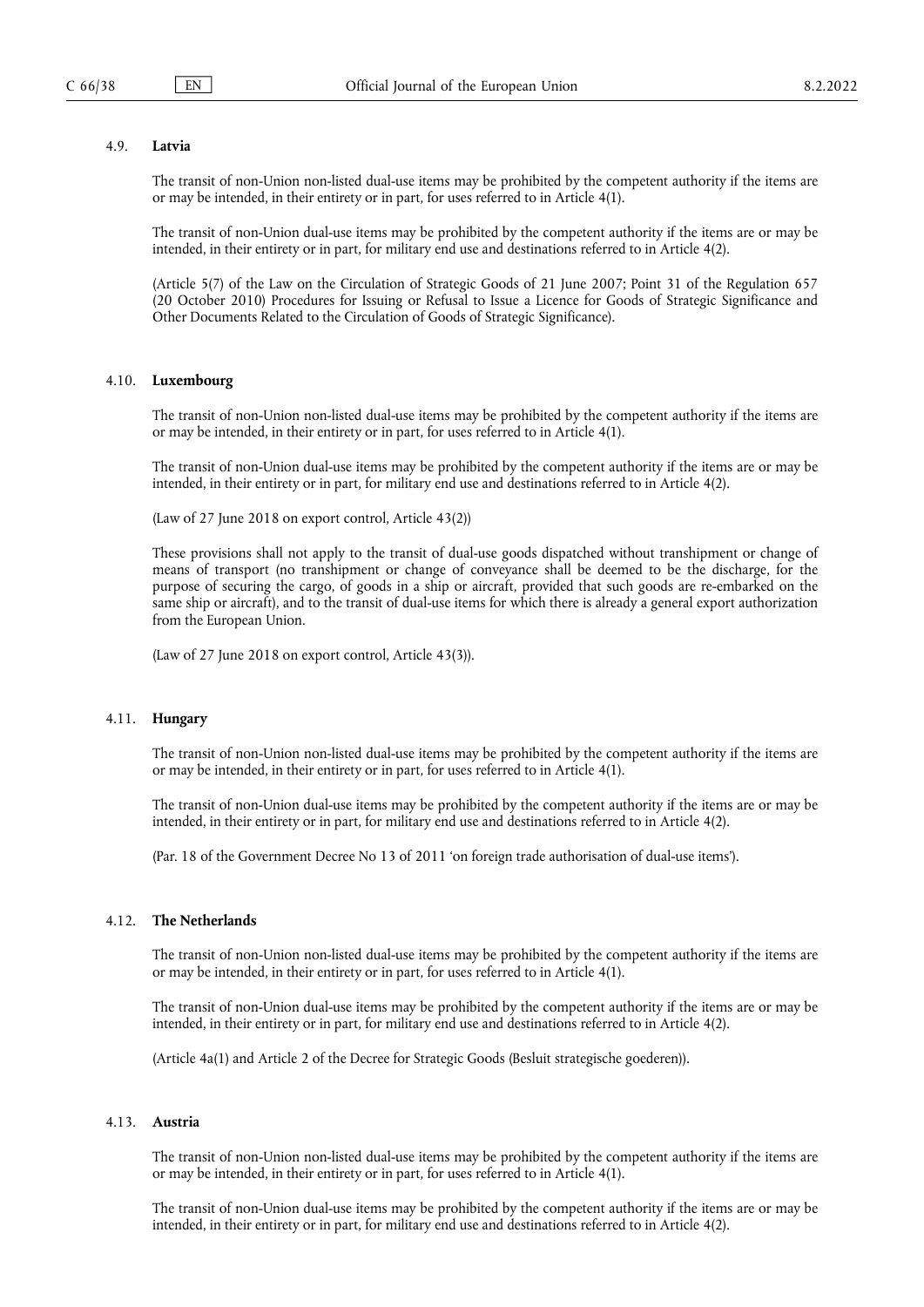(Article 15 of the 2011 Foreign Trade Act (Außenwirtschaftsgesetz 2011, BGBl. I Nr. 26/2011).

## 4.14. **Romania**

The transit of non-Union non-listed dual-use items may be prohibited by the competent authority if the items are or may be intended, in their entirety or in part, for uses referred to in Article 4(1).

The transit of non-Union dual-use items may be prohibited by the competent authority if the items are or may be intended, in their entirety or in part, for military end use and destinations referred to in Article 4(2).

(Article 15(2) of the Emergency Order No 119 of 23 December 2010 (GEO No 119/2010).

## 4.15. **Finland**

The transit of non-Union non-listed dual-use items may be prohibited by the competent authority if the items are or may be intended, in their entirety or in part, for uses referred to in Article 4(1).

The transit of non-Union dual-use items may be prohibited by the competent authority if the items are or may be intended, in their entirety or in part, for military end use and destinations referred to in Article 4(2).

(Par. 3.3 and 4.1 of law 562/1996)

## 5. **INFORMATION PROVIDED BY MEMBER STATES IN CONFORMITY WITH ARTICLE 9 OF THE REGULATION (EXTENSION OF CONTROLS TO NON-LISTED ITEMS FOR REASONS OF PUBLIC SECURITY, INCLUDING THE PREVENTION OF ACTS OF TERRORISM, OR FOR HUMAN RIGHTS CONSIDERATIONS)**

Article 9(4) of the Regulation requires the Commission to publish measures taken by Member States prohibiting or imposing an authorisation requirement on the export of dual-use items not listed in Annex I for reasons of public security, including the prevention of acts of terrorism, or for human rights considerations.

The table below provides an overview of the measures taken by Member States, as notified to the Commission. Details on the measures are provided thereafter.

| Member State          | Have additional controls been implemented concerning non-listed goods<br>for reasons of public security, including the prevention of acts of terrorism,<br>or for human rights considerations in relation with Article 9(1)? |
|-----------------------|------------------------------------------------------------------------------------------------------------------------------------------------------------------------------------------------------------------------------|
| <b>BELGIUM</b>        | NO                                                                                                                                                                                                                           |
| <b>BULGARIA</b>       | <b>YES</b>                                                                                                                                                                                                                   |
| <b>CZECH REPUBLIC</b> | <b>YES</b>                                                                                                                                                                                                                   |
| <b>DENMARK</b>        | N <sub>O</sub>                                                                                                                                                                                                               |
| <b>GERMANY</b>        | <b>YES</b>                                                                                                                                                                                                                   |
| <b>ESTONIA</b>        | <b>YES</b>                                                                                                                                                                                                                   |
| <b>IRELAND</b>        | <b>YES</b>                                                                                                                                                                                                                   |
| <b>GREECE</b>         | N <sub>O</sub>                                                                                                                                                                                                               |
| <b>SPAIN</b>          | N <sub>O</sub>                                                                                                                                                                                                               |
| <b>FRANCE</b>         | <b>YES</b>                                                                                                                                                                                                                   |
| <b>CROATIA</b>        | N <sub>O</sub>                                                                                                                                                                                                               |
| <b>ITALY</b>          | N <sub>O</sub>                                                                                                                                                                                                               |
| <b>CYPRUS</b>         | N <sub>O</sub>                                                                                                                                                                                                               |
| <b>LATVIA</b>         | <b>YES</b>                                                                                                                                                                                                                   |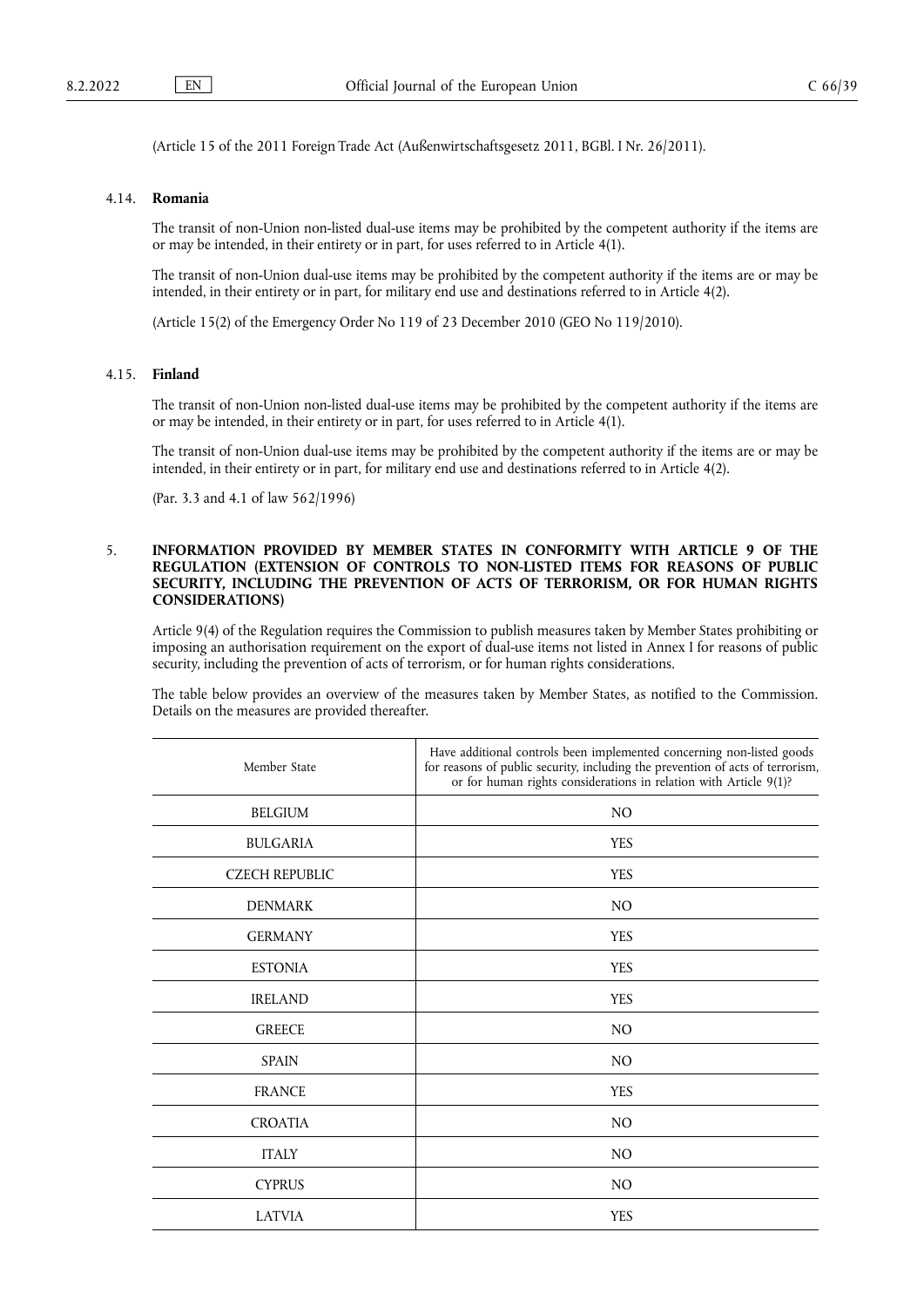| Member State       | Have additional controls been implemented concerning non-listed goods<br>for reasons of public security, including the prevention of acts of terrorism,<br>or for human rights considerations in relation with Article 9(1)? |
|--------------------|------------------------------------------------------------------------------------------------------------------------------------------------------------------------------------------------------------------------------|
| <b>LITHUANIA</b>   | NO.                                                                                                                                                                                                                          |
| <b>LUXEMBOURG</b>  | <b>YES</b>                                                                                                                                                                                                                   |
| <b>HUNGARY</b>     | NO.                                                                                                                                                                                                                          |
| <b>MALTA</b>       | NO.                                                                                                                                                                                                                          |
| <b>NETHERLANDS</b> | <b>YES</b>                                                                                                                                                                                                                   |
| <b>AUSTRIA</b>     | <b>YES</b>                                                                                                                                                                                                                   |
| <b>POLAND</b>      | NO.                                                                                                                                                                                                                          |
| PORTUGAL           | NO.                                                                                                                                                                                                                          |
| <b>ROMANIA</b>     | <b>YES</b>                                                                                                                                                                                                                   |
| <b>SLOVENIA</b>    | NO.                                                                                                                                                                                                                          |
| <b>SLOVAKIA</b>    | NO.                                                                                                                                                                                                                          |
| <b>FINLAND</b>     | NO.                                                                                                                                                                                                                          |
| <b>SWEDEN</b>      | N <sub>O</sub>                                                                                                                                                                                                               |

#### 5.1. **Bulgaria**

The export of dual-use items not listed in Annex I of the Regulation may be subject to authorisation or prohibited, by an act of the Council of Ministers, for reasons of public security or human rights considerations.

(Article 34(1), рar. 3 of the Defence-Related Products and Dual-Use Items and Technologies Export Control Act, State Gazette No. 26/29 March 2011).

### 5.2. **Czech Republic**

The export of dual-use items not listed in Annex I of the Regulation may be subject to authorisation or prohibited, by Government Order, for reasons of public security or human rights considerations.

(Par. 3(1)(d) of the Act No 594/2004 Coll).

#### 5.3. **Germany**

a. *Part I Section B of the German Export Control List*

The export of dual-use items not listed in Annex I of the Regulation is subject to authorisation if the items are listed in Part I Section B of the German Export Control List.

(Section 8 (1) No 2 of the Foreign Trade and Payments Ordinance *(Aussenwirtschaftsverordnung -* AWV)).

Part I B of the German Export Control List includes the following items:

- 2B909 Flow forming machines and machines with combined flow forming and spin-forming functions, other than those controlled by 2B009, 2B109 or 2B209 in the framework of Regulation (EU) 2021/821 as amended, having all of the following characteristics, and specially designed components therefor:
	- (a) which, according to the manufacturer's technical specification, can be equipped with numerical control units, computer control or play-back control; and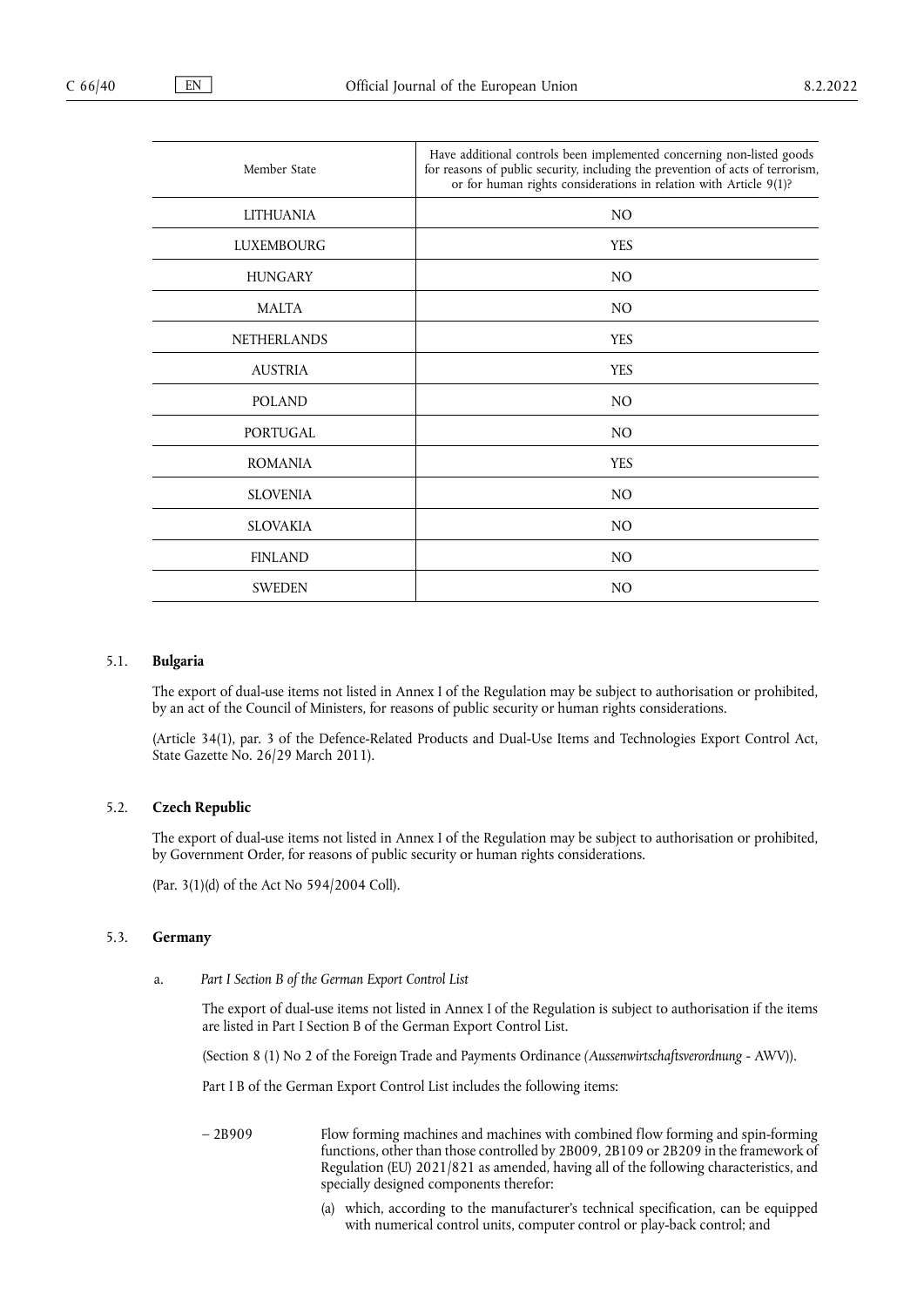| (b) a roller force of more than 60 kN, if the purchasing country or country of |  |  |  |  |  |
|--------------------------------------------------------------------------------|--|--|--|--|--|
| destination is Syria.                                                          |  |  |  |  |  |

– 2B952 Equipment capable of use in handling biological substances, other than that controlled by 2B352 in the framework of Regulation (EU) 2021/821 as amended, if the purchasing country or country of destination is Iran, North Korea or Syria:

- (a) fermenters, capable of cultivation of pathogenic 'micro-organisms' or viruses, or capable of toxin production, without the propagation of aerosols and having a total capacity of 10 l or more;
- (b) agitators for fermenters controlled by 2B352(a) in the framework of Regulation (EU) 2021/821 as amended.

### *Technical note:*

*Fermenters include bioreactors, chemostats and continuous-flow systems.*

– 2B993 Equipment for the deposition of metallic overlays for non-electronic substrates as follows, and specially designed components and accessories therefor, if the purchasing country or country of destination is Iran:

- (a) chemical vapour deposition (CVD) production equipment;
- (b) electron beam physical vapour deposition (EB-PVD) production equipment;
- (c) production equipment for deposition by means of inductive or resistance heating.
- 5A902 Surveillance systems, equipment and components for ICT (Information and Communication Technology) for public networks, not specified by item 5D001(e) of Annex I to Regulation (EU)  $2021/821$  as amended, where the destination lies outside the customs territory of the European Union and outside the areas listed in Annex II Section A Part 2 of Regulation (EU) 2021/821, as follows:
	- (a) Monitoring centres (Law Enforcement Monitoring Facilities) for Lawful Interception Systems (LI, for example according to ETSI ES 201 158, ETSI ES 201 671 or equivalent standards, specifications or standards) and specially designed components therefor,
	- (b) Retention systems or devices for call data (Intercept Related Information IRI, for example, according to ETSI TS 102 656 or equivalent standards, specifications or standards) and specially designed components therefor.

Technical note:

*Call data includes signalling information, origin and destination (e.g. phone numbers, IP or MAC addresses, etc.), date and time and geographical origin of communication.*

*Note:*

*5A902 does not control systems, or devices that are specially designed for any the following purposes:*

- *(a) billing*
- *(b) data collection functions within network elements (e.g., Exchange or HLR)*
- *(c) quality of service of the network (Quality of Service QoS) or*
- *(d) user satisfaction (Quality of Experience QoE)*
- *(e) operation at telecommunications companies (service providers).*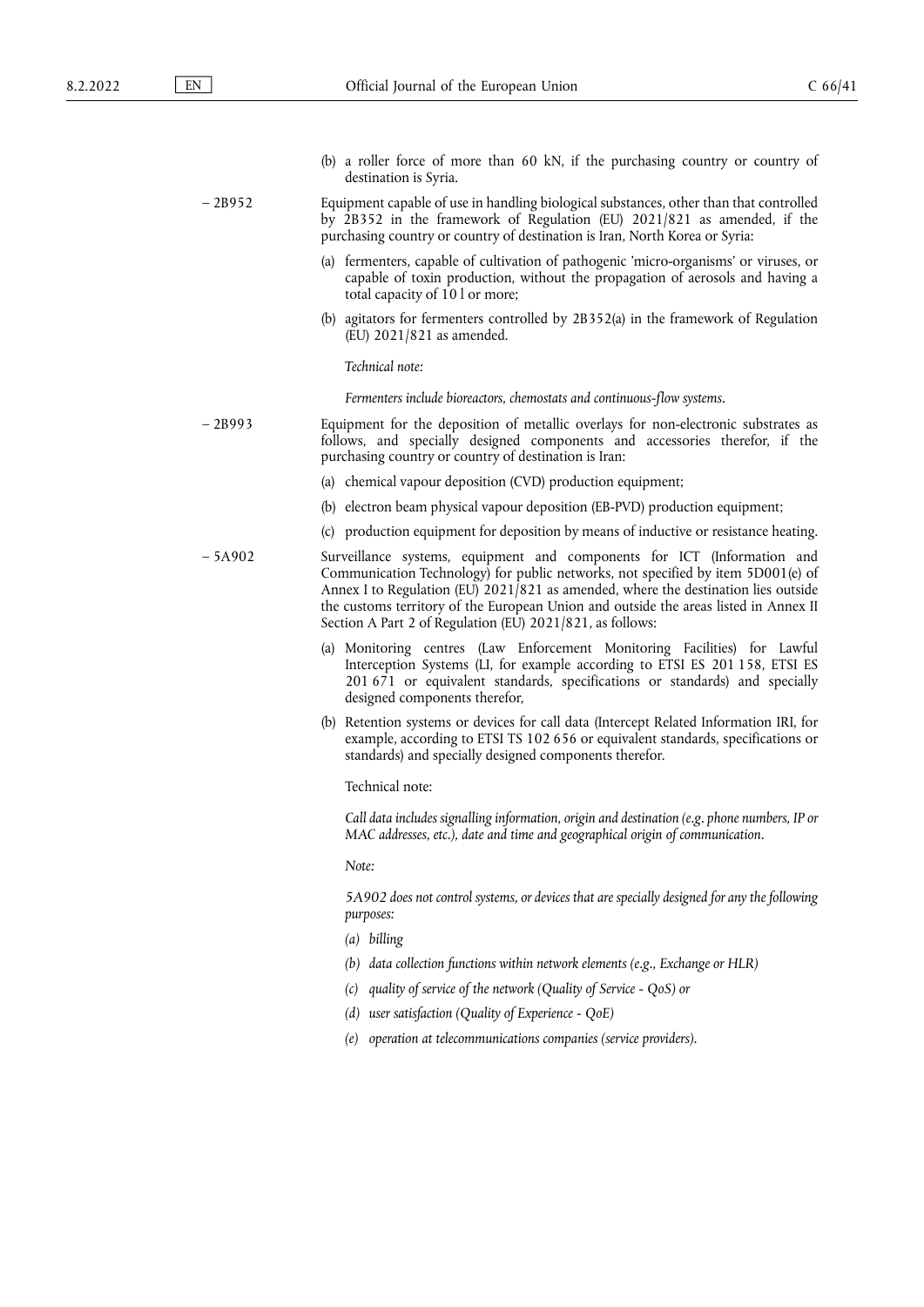| $-5A911$ | Base stations for digital 'trunked radio' if the purchasing country or country of<br>destination is Sudan or South Sudan.                                                                                                                                                                                                                                                                                                                                                                                |  |
|----------|----------------------------------------------------------------------------------------------------------------------------------------------------------------------------------------------------------------------------------------------------------------------------------------------------------------------------------------------------------------------------------------------------------------------------------------------------------------------------------------------------------|--|
|          | Technical note:                                                                                                                                                                                                                                                                                                                                                                                                                                                                                          |  |
|          | Trunked radio' is a cellular radio communications procedure with mobile subscribers who are<br>assigned frequency trunks for communication. Digital 'trunked radio' (e.g. TETRA, terrestrial<br>trunked radio) uses digital modulation.                                                                                                                                                                                                                                                                  |  |
| $-5D902$ | 'Software', not specified by item 5D001(e) of Annex I to Regulation (EU) 2021/821 as<br>amended, where the destination lies outside the customs territory of the European<br>Union and outside the areas listed in Annex II Section A Part 2 of Regulation (EU)<br>$2021/821$ , as follows:                                                                                                                                                                                                              |  |
|          | (a) 'software' specifically designed or modified for the 'development', 'production' or<br>'use' of installations, functions or performance parameters controlled by entry<br>5A902;                                                                                                                                                                                                                                                                                                                     |  |
|          | (b) 'software' specifically designed or modified for the achievement of characteristics,<br>functions or performance parameters controlled by entry 5A902.                                                                                                                                                                                                                                                                                                                                               |  |
| $-5D911$ | 'Software' specially designed or modified for the 'use' of equipment, which is controlled<br>by item 5A911, if the purchasing country or country of destination is Sudan or South<br>Sudan.                                                                                                                                                                                                                                                                                                              |  |
| $-5E902$ | Technology' not specified by item 5E001(a) of Annex I to Regulation (EU) 2021/821<br>as amended, according to the General Technology Note for the 'development',<br>'production' and 'use' of installations, functions or performance characteristics<br>controlled by entry 5A902, or 'software' controlled by entry 5D902, where the<br>destination lies outside the customs territory of the European Union and outside the<br>areas listed in Annex II Section A Part 2 of Regulation (EU) 2021/821. |  |
| $-6A908$ | Radar-based navigation or surveillance systems for vessel or airborne traffic control,<br>not controlled by items 6A008 or 6A108 in the framework of Regulation (EU)<br>2021/821 as amended, and specially designed components therefor, if the purchasing<br>country or country of destination is Iran.                                                                                                                                                                                                 |  |
| $-6D908$ | 'Software', specially developed or modified for the 'development', 'production' or 'use'<br>of the equipment controlled by 6A908, if the purchasing country or country of<br>destination is Iran.                                                                                                                                                                                                                                                                                                        |  |
| $-9A904$ | (a) Antennas designed for use in connection with 'spacecrafts', if the destination is<br>outside the customs territory of the European Union and outside the areas listed<br>in Annex II Section A Part 2 of Regulation (EU) 2021/821.                                                                                                                                                                                                                                                                   |  |
|          | (b) 'Laser' communication terminals (LCTs, 'laser' data communication stations), other<br>than those specified in 9A004 of Annex I to Regulation (EU) 2021/821, as<br>amended, for use in connection with 'spacecrafts', if the destination is outside the<br>customs territory of the European Union and outside the areas listed in Annex II<br>Section A Part 2 of Regulation (EU) 2021/821.                                                                                                          |  |
|          | Technical Note:                                                                                                                                                                                                                                                                                                                                                                                                                                                                                          |  |
|          | 9A904 includes items used in the following contexts with 'spacecraft', both on the ground<br>and on 'spacecraft':                                                                                                                                                                                                                                                                                                                                                                                        |  |
|          | 1. Use as a payload for uplink or downlink,                                                                                                                                                                                                                                                                                                                                                                                                                                                              |  |
|          | 2. Communications between 'spacecraft'; or                                                                                                                                                                                                                                                                                                                                                                                                                                                               |  |
|          | 3. Use in connection with the transmission of telemetry signals.                                                                                                                                                                                                                                                                                                                                                                                                                                         |  |
| $-9A991$ | Ground vehicles not covered by Part I A of the Export Control List, as follows:                                                                                                                                                                                                                                                                                                                                                                                                                          |  |
|          | (a) flatbed trailers and semitrailers with a payload exceeding 25 000 kg and less than<br>70 000 kg, or having one or more military features and being capable of<br>transporting vehicles controlled by 0006 in Part I A as well as traction vehicles<br>capable of their transportation and having one or more military features if the<br>purchasing country or country of destination is Iran, Libya, Myanmar, North<br>Korea, Pakistan, Somalia or Syria;                                           |  |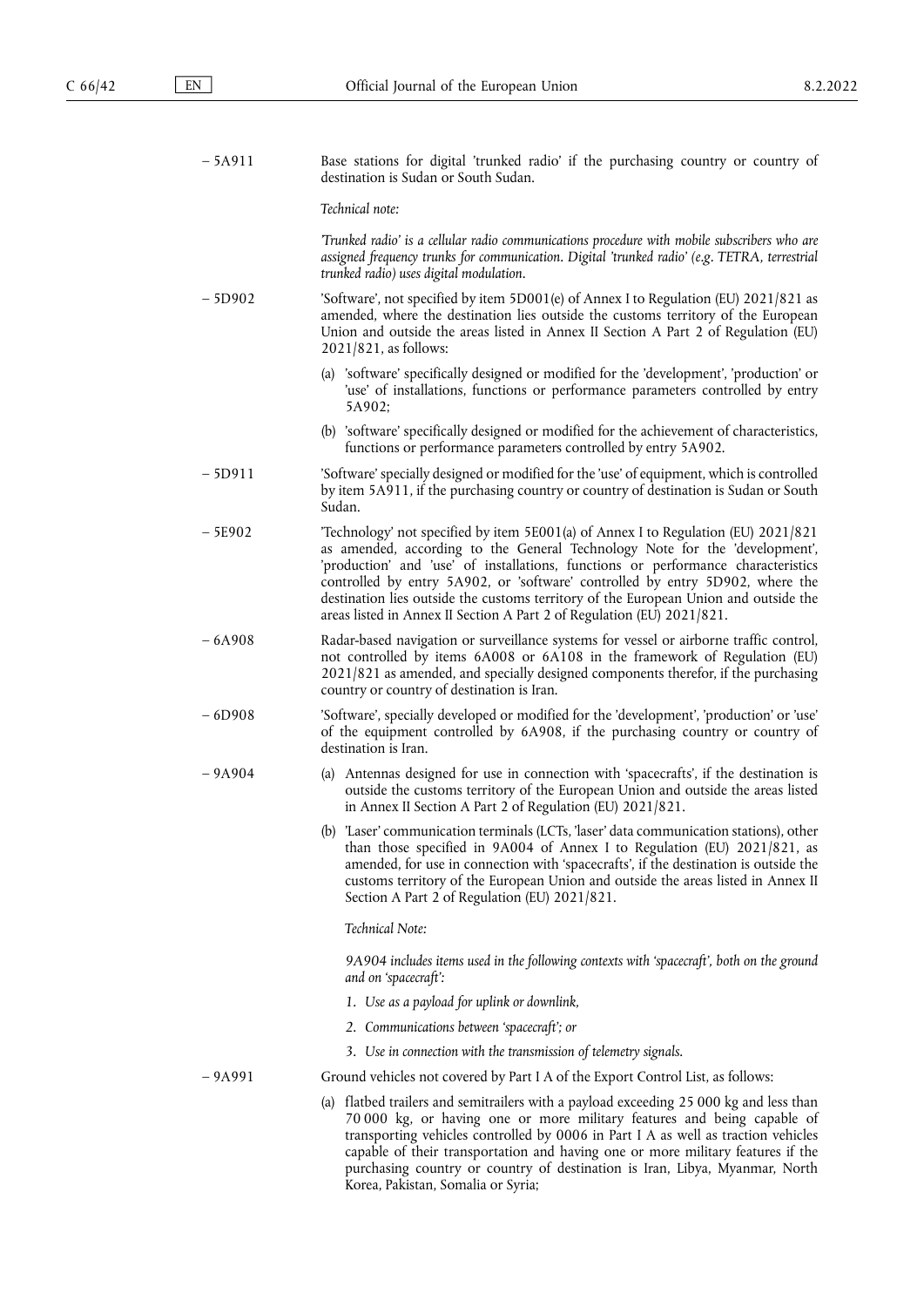#### *Note:*

*Traction vehicles within the meaning of 9A991a comprise all vehicles with primary traction function;*

- (b) other trucks and off-road vehicles having one or more military features, if the purchasing country or country of destination is Iran, Libya, Myanmar, North Korea, Somalia or Syria.
	- *Note 1: Military features as defined by 9A991 include:*
		- *(a) fording capability of 1,2 m or more;*
		- *(b) mountings for guns and weapons;*
		- *(c) mountings for camouflage netting;*
		- *(d) roof lights, round with sliding or swinging cover;*
		- *(e) military enamelling;*
		- *(f) hook coupling for trailers in conjunction with a so-called NATO-socket.*
	- *Note 2: 9A991 does not control ground vehicles when accompanying their users for their own personal use.*

– 9A992 Trucks, as follows:

- (a) all-wheel-drive trucks with a payload exceeding 1 000 kg, if the purchasing country or country of destination is North Korea;
- (b) trucks with three or more axles and a maximum permissible gross laden weight of more than 20 000 kg, if the purchasing country or country of destination is Iran or Syria.
- 9A993 Helicopters, helicopter power transfer systems, gas turbine engines and auxiliary power units (APUs) for use in helicopters, and specially designed components therefor, if the purchasing country or country of destination is Cuba, Iran, Libya, Myanmar, North Korea, Somalia or Syria.
- 9A994 Air-cooled power units (aero-engines) with a cubic capacity of 100 cm<sup>3</sup> or more and 600 cm<sup>3</sup> or less, capable of use in unmanned 'air vehicles', and specially designed components therefor, if the purchasing country or country of destination is Iran.
- 9D904 'Software' specially designed or modified for the 'development', 'production' or 'use' of items specified in 9A904, if the destination is outside the customs territory of the European Union and outside the areas listed in Annex II Section A Part 2 of Regulation (EU) 2021/821.
- 9E904 'Technology' according to the General Technology Note, other than that specified in 5E001.b.2., 9E001 and 9E002 of Annex I to Regulation (EU) 2021/821, as amended, for the 'development', 'production' or 'use' of items specified in 9A904 or 'software' specified in 9D904, if the destination is outside the customs territory of the European Union and outside the areas listed in Annex II Section A Part 2 of Regulation (EU) 2021/821.
- 9E991 'Technology' according to the General Technology Note for the 'development' or 'production' of equipment controlled by 9A993, if the purchasing country or country of destination is Cuba, Iran, Libya, Myanmar, North Korea, or Syria.
- 9E992 'Technology' according to the General Technology Note, other than controlled by 9E101(b) in the framework of Regulation (EU) 2021/821 as amended, for the 'production' of 'unmanned aerial vehicles' ('UAVs'), if the destination is outside the customs territory of the European Union and outside the areas listed in Annex II Section A Part 2 of Regulation (EU) 2021/821.

b. *Section 9 Foreign Trade and Payments Ordinance (Aussenwirtschaftsverordnung - AWV)*

An authorisation shall be required for the export of dual-use items not listed in Annex I, if the exporter has been informed by BAFA that the items in question are or may be intended, in their entirety or in part, for the construction or operation of a nuclear installation within the meaning of Category 0 of Annex I to Regulation (EU) 2021/821 or for incorporation into such an installation, and if the country of destination is Algeria, Iraq, Iran, Israel, Jordan, Libya, the Democratic People's Republic of Korea, Pakistan or Syria. If an exporter is aware that the items are intended, in their entirety or in part, for the aforementioned use, he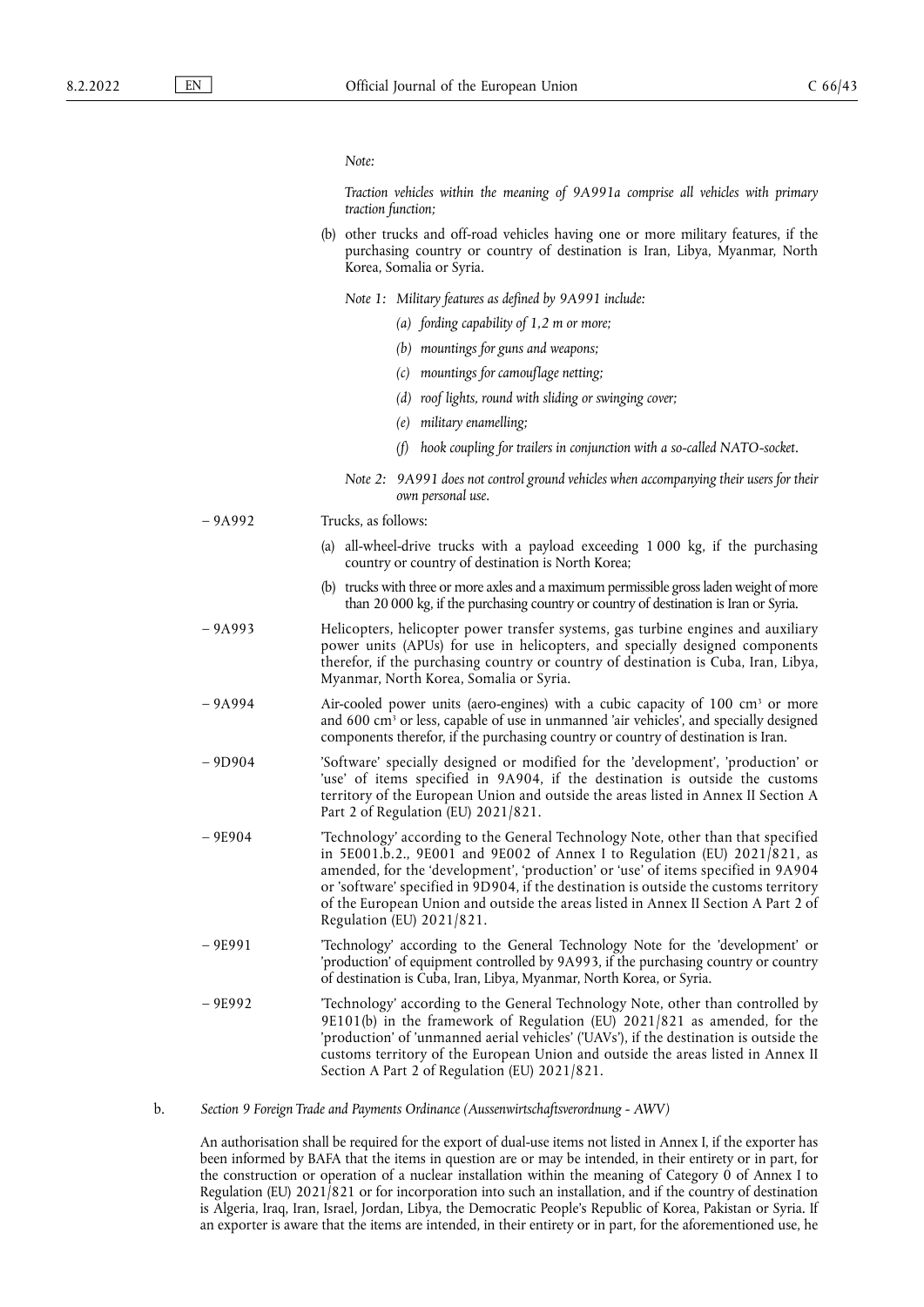must notify BAFA. BAFA will decide whether or not it makes the export concerned subject to authorisation. This Section shall not apply in the field regulated by Article 4 and Article 10 of Regulation (EU) 2021/821.

(Section 9 of the Foreign Trade and Payments Ordinance (*Aussenwirtschaftsverordnung - AWV*)).

c. *Section 6 Foreign Trade and Payments Act (Aussenwirtschaftsgesetz - AWG)*

Under Section 6 of the Foreign Trade and Payments Act *(Aussenwirtschaftsgesetz* - AWG), transactions, legal transactions and actions can be restricted, or obligations to act can be imposed by administrative act, in order to avert a danger pertaining in an individual case to the interests e.g. the essential security interests of the Federal Republic of Germany, the peaceful coexistence of nations, the foreign relations of the Federal Republic of Germany, the public order or security of the Federal Republic of Germany.

## 5.4. **Estonia**

The export of dual-use items not listed in Annex I of the Regulation may be subject to authorisation or prohibited, by decision of the Strategic Goods Commission, for reasons of public security or human rights considerations.

(Par. 2 (11) and 6 (2) of the Strategic Goods Act).

### 5.5. **Ireland**

The export of dual-use items not listed in Annex I of the Regulation may be subject to authorisation or prohibited for reasons of public security or human rights considerations.

(Section 12(2) of Statutory Instrument 443 of 2009, Control of Exports (Dual-Use Items) Order 2009, as amended).

### 5.6. **France**

The export of dual-use items not listed in Annex I of the Regulation may be subject to authorisation or prohibited for reasons of public security or human rights considerations. (Decree No 2010-292).

National controls on exports of dual-use items have been adopted, as set out in following orders: Ministerial Order of 31 July 2014 concerning the export of certain helicopters and their spare parts to third countries (Published in the French Official Gazette of 8 August 2014) and Ministerial Order of 31 July 2014 on the export of tear gas and riot control agents to third countries (Published in the French Official Gazette of 8 August 2014).

#### 5.7. **Latvia**

The export of dual-use items not listed in Annex I of the Regulation may be subject to authorisation or prohibited by the Control Committee for Strategic Goods for reasons of public security or human rights considerations.

National list of items not listed in Annex I of Regulation is in force.

- 10A901 Weapons using non-centre fire cased ammunition (rimfire), specially designed components and ammunition.
- 10A902 Aircraft related equipment, spare parts and components. Control applicable only to aircraft equipment, spare parts and components what can be used for both- civil and military aircrafts.
- 10A903 Air guns with energy exceeding 12 J.
- 10A906 Night vision weapon sights and components.
- 10A907 Anti-personnel mines.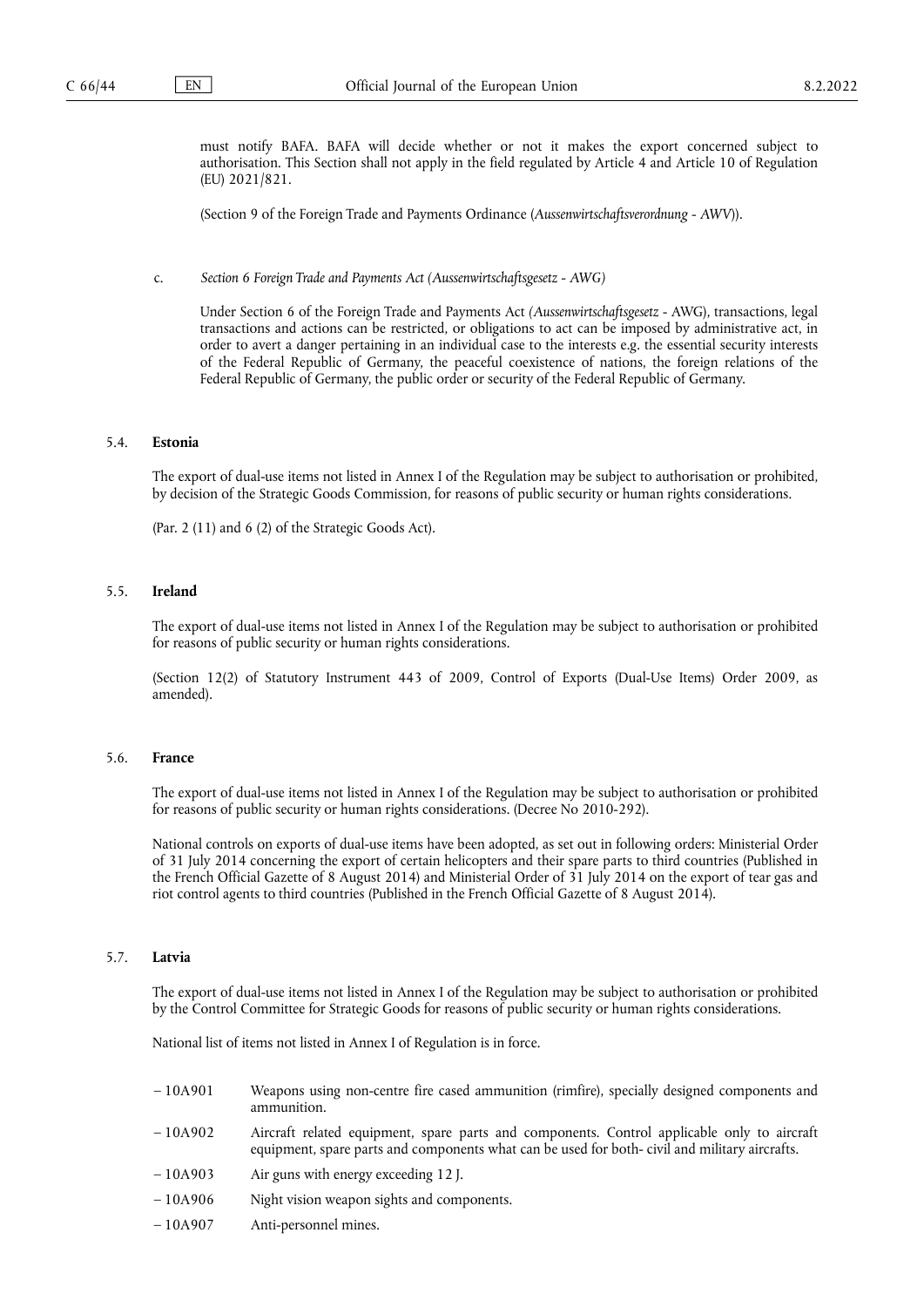- 10D901 Software developed for intelligence services and specially designed to covertly extract, destroy or change information from computers, networks or other information systems.
- 10E902 Military assistance and technical assistance related to military goods.

(Regulation No 645 of 25 September 2007 - 'Regulation on the National List of Strategic Goods and Services', Article 3(1) of the Law on the Circulation of Strategic Goods of 21 June 2007).

### 5.8. **Luxembourg**

The export of dual-use items not listed in Annex I of the Regulation may be subject to authorisation or prohibited for reasons of public security or human rights considerations.

The exporter who knows or suspects that such export or these products affect or are likely to affect the national or foreign security of the country of the Grand Duchy of Luxembourg or the safeguarding of human rights, shall inform the Ministers responsible for Foreign Trade and Foreign Affairs who inform the exporter or his authorized representative of the need or not to request the authorization.

(Law of 27 June 2018, Article 45 (2)).

#### 5.9. **The Netherlands**

The export of dual-use items not listed in Annex I of the Regulation may be subject to authorisation or prohibited by the Minister of Foreign Affairs for reasons of public security, including the prevention of acts of terrorism, or for human rights considerations.

(Article 4 of the Decree for Strategic Goods - Besluit strategische goederen).

National controls for the export of items for internal repression and brokering services to Syria and for the export of items for internal repression to Egypt and Ukraine have been adopted.

(Decree Goods for Dual-Use - Regeling goederen voor tweeërlei gebruik).

Authorisation requirements have been imposed for the export of 37 chemical substances to Iraq, regardless of the specific consignee or end-user.

(Decree Goods for Dual-Use Iraq – Regeling goederen voor tweeërlei gebruik Irak).

### 5.10. **Austria**

The export or transit of dual-use items not listed in Annex I of the Regulation may be subject to authorisation or prohibited for reasons of public security or human rights considerations.

(Article 20 of the 2011 Foreign Trade Act (Außenwirtschaftsgesetz 2011, BGBl. I Nr. 26/2011)).

### 5.11. **Romania**

The export of dual-use items not listed in Annex I of the Regulation may be subject to authorisation or prohibited for reasons of public security or human rights considerations.

(Article 7 of the Emergency Order No 119 of 23 December 2010 (GEO No 119/2010) on the control regime for operations concerning dual-use items).

### 6. **INFORMATION PROVIDED BY MEMBER STATES IN CONFORMITY WITH ARTICLE 11(5) OF THE REGULATION (INTRA-COMMUNITY TRANSFERS)**

Article 11(5) stipulates that Member States imposing an authorisation requirement for the transfer from their territory to another Member State of items not listed in Annex IV to the Regulation (Annex IV lists items which do not benefit from freedom of movement in the single market) must inform the Commission, which must in turn publish this information in the *Official Journal of the European Union.*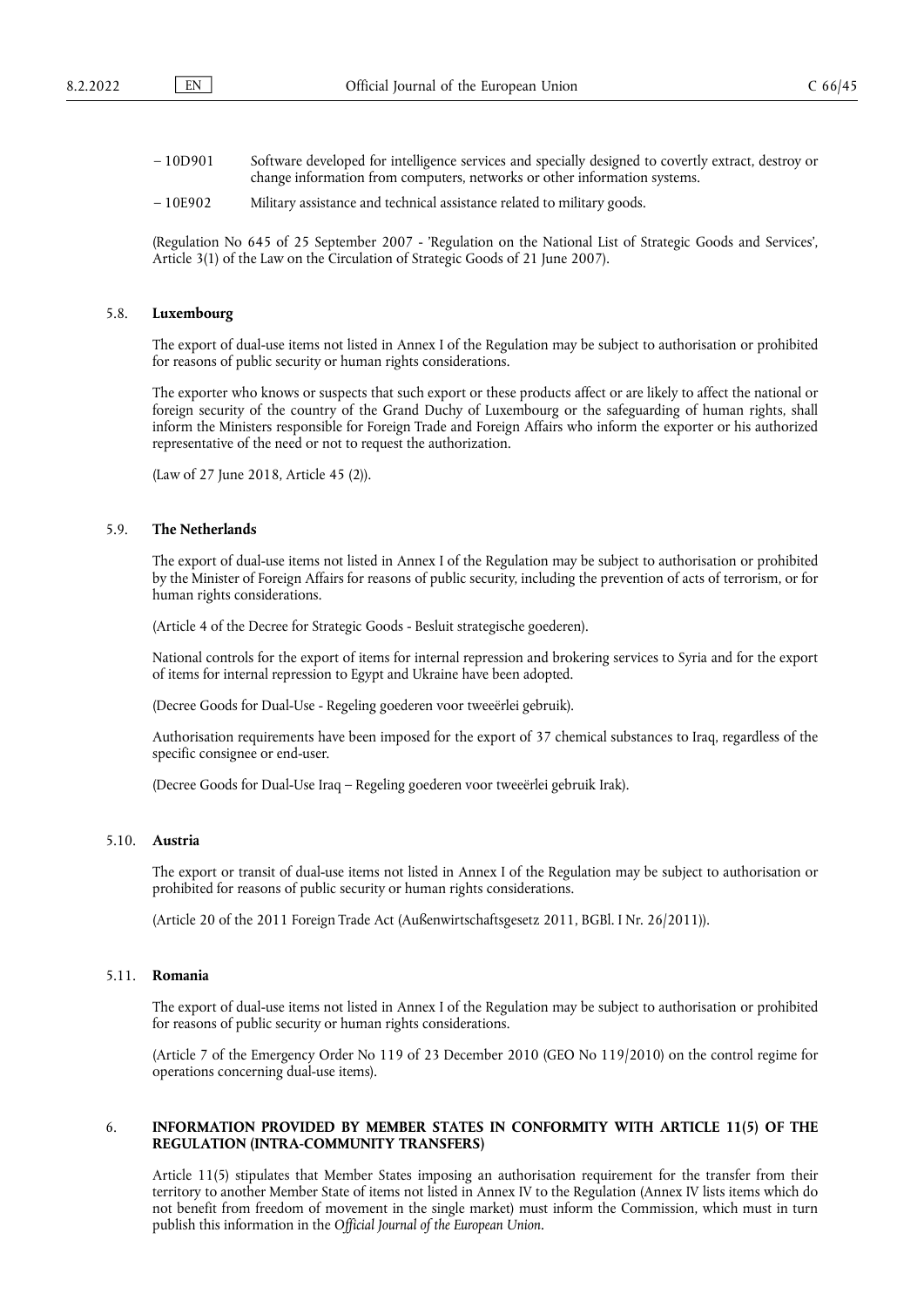| Member State          | Have specific measures been taken to extend intra-EU transfer controls in<br>relation with Article 11(2)? |
|-----------------------|-----------------------------------------------------------------------------------------------------------|
| <b>BELGIUM</b>        | $\rm NO$                                                                                                  |
| <b>BULGARIA</b>       | <b>YES</b>                                                                                                |
| <b>CZECH REPUBLIC</b> | <b>YES</b>                                                                                                |
| <b>DENMARK</b>        | NO                                                                                                        |
| <b>GERMANY</b>        | <b>YES</b>                                                                                                |
| <b>ESTONIA</b>        | <b>YES</b>                                                                                                |
| <b>IRELAND</b>        | NO                                                                                                        |
| <b>GREECE</b>         | <b>YES</b>                                                                                                |
| <b>SPAIN</b>          | NO                                                                                                        |
| <b>FRANCE</b>         | NO                                                                                                        |
| <b>CROATIA</b>        | NO                                                                                                        |
| <b>ITALY</b>          | NO                                                                                                        |
| <b>CYPRUS</b>         | NO                                                                                                        |
| <b>LATVIA</b>         | NO                                                                                                        |
| <b>LITHUANIA</b>      | NO                                                                                                        |
| <b>LUXEMBOURG</b>     | <b>YES</b>                                                                                                |
| <b>HUNGARY</b>        | <b>YES</b>                                                                                                |
| <b>MALTA</b>          | NO                                                                                                        |
| NETHERLANDS           | <b>YES</b>                                                                                                |
| <b>AUSTRIA</b>        | NO                                                                                                        |
| <b>POLAND</b>         | NO                                                                                                        |
| PORTUGAL              | $\rm NO$                                                                                                  |
| <b>ROMANIA</b>        | $\rm NO$                                                                                                  |
| <b>SLOVENIA</b>       | $\rm NO$                                                                                                  |
| <b>SLOVAKIA</b>       | <b>YES</b>                                                                                                |
| <b>FINLAND</b>        | $\rm NO$                                                                                                  |
| <b>SWEDEN</b>         | $\rm NO$                                                                                                  |

The table below provides an overview of the measures taken by Member States, as notified to the Commission. Details on the measures are provided thereafter.

### 6.1. **Bulgaria**

Bulgaria has extended intra-EU transfer controls as set out in Article 11(2) of the Regulation and has introduced a requirement for additional information to be provided to the competent authorities concerning certain intra-EU transfers as set out in Article 11(8) of the Regulation.

(Article 51, par. 8 and par. 9 of the Defence-Related Products and Dual-Use Items and Technologies Export Control Act, State Gazette No. 26/29 March 2011, effective 30 June 2012).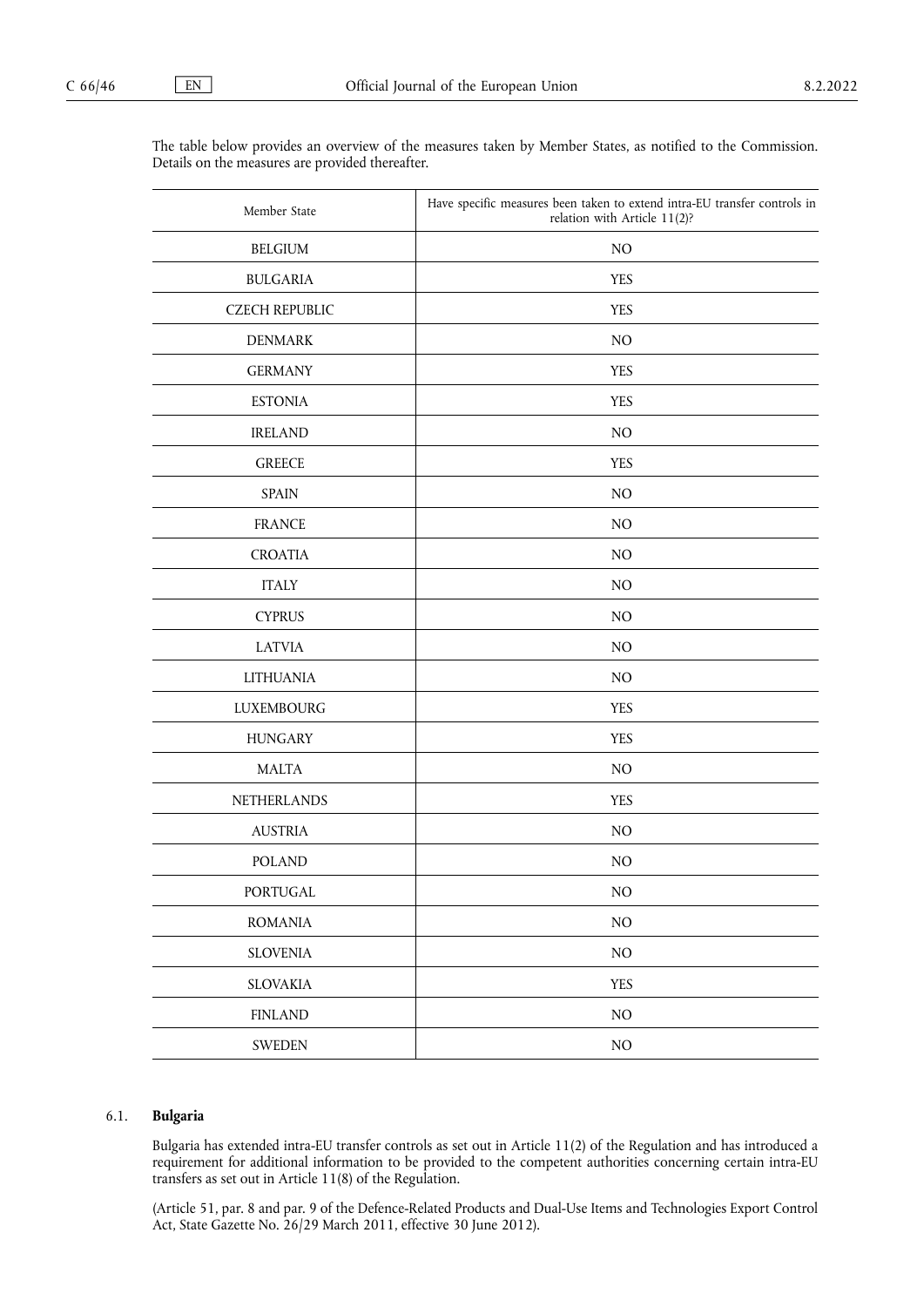### 6.2. **Czech Republic**

Act No 594/2004 Coll. extends controls with regard to intra-EU transfers from the Czech Republic as set out in Article 11(2) of the Regulation.

#### 6.3. **Germany**

Section 11 of the Foreign Trade and Payments Ordinance *(Aussenwirtschaftsverordnung* - AWV) extends controls with regard to intra-EU transfers from Germany as set out in Article 11(2) of the Regulation.

### 6.4. **Estonia**

The Strategic Goods Act §3(6) extends controls with regard to intra-EU transfers as stipulated in Article 11(2) of the Regulation.

#### 6.5. **Greece**

Section 3.4 of Ministerial Decision No 121837/E3/21837 of 28 September 2009 extends controls with regard to intra-EU transfers from Greece as set out in Article 11(2) of the Regulation.

#### 6.6. **Luxembourg**

An authorization requirement may be imposed for the transfer of dual-use items, other than those listed in Annex IV to the Regulation, from the territory of the Grand Duchy of Luxembourg to another Member State in the cases provided for in Article 11(2) of the Regulation.

(Law of 27 June 2018 on export control, Article 44).

## 6.7. **Hungary**

Par. 16 of the Government Decree No 13 of 2011 'on the foreign trade authorisation of dual-use items' adopts licensing requirement on listed dual-use items for transfers within the EU if the conditions stipulated in Article 11(2) of the Regulation apply.

### 6.8. **The Netherlands**

An authorisation requirement for intra-EU transfers may be imposed in individual cases with regard to dual-use items.

(Article 4a(2) of the Decree for Strategic Goods - Besluit strategische goederen).

### 6.9. **Slovakia**

Par. 23(2) of the Act No 39/2011 Coll. extends controls with regard to intra-EU transfers from the Slovak Republic, as set out in Article 11(2) of the Regulation.

## 7. **INFORMATION PROVIDED BY MEMBER STATES IN CONFORMITY WITH ARTICLE 11(8) OF THE REGULATION (INTRA-COMMUNITY TRANSFERS)**

Article 11(8) stipulates that a Member States may require that, for the transfer from their territory to another Member State of items listed in Category 5, Part 2 of Annex I, which are not listed in Annex IV to the Regulation, additional information concerning those items shall be provided to the competent authorities of that Member State.

The table below provides an overview of the measures taken by Member States, as notified to the Commission. Details on the measures are provided thereafter.

| Member State    | Have specific measures been taken to extend intra-EU transfer controls in<br>relation with Article 11(8)? |
|-----------------|-----------------------------------------------------------------------------------------------------------|
| <b>BELGIUM</b>  | NO                                                                                                        |
| <b>BULGARIA</b> | <b>YES</b>                                                                                                |
| CZECH REPUBLIC  | NΟ                                                                                                        |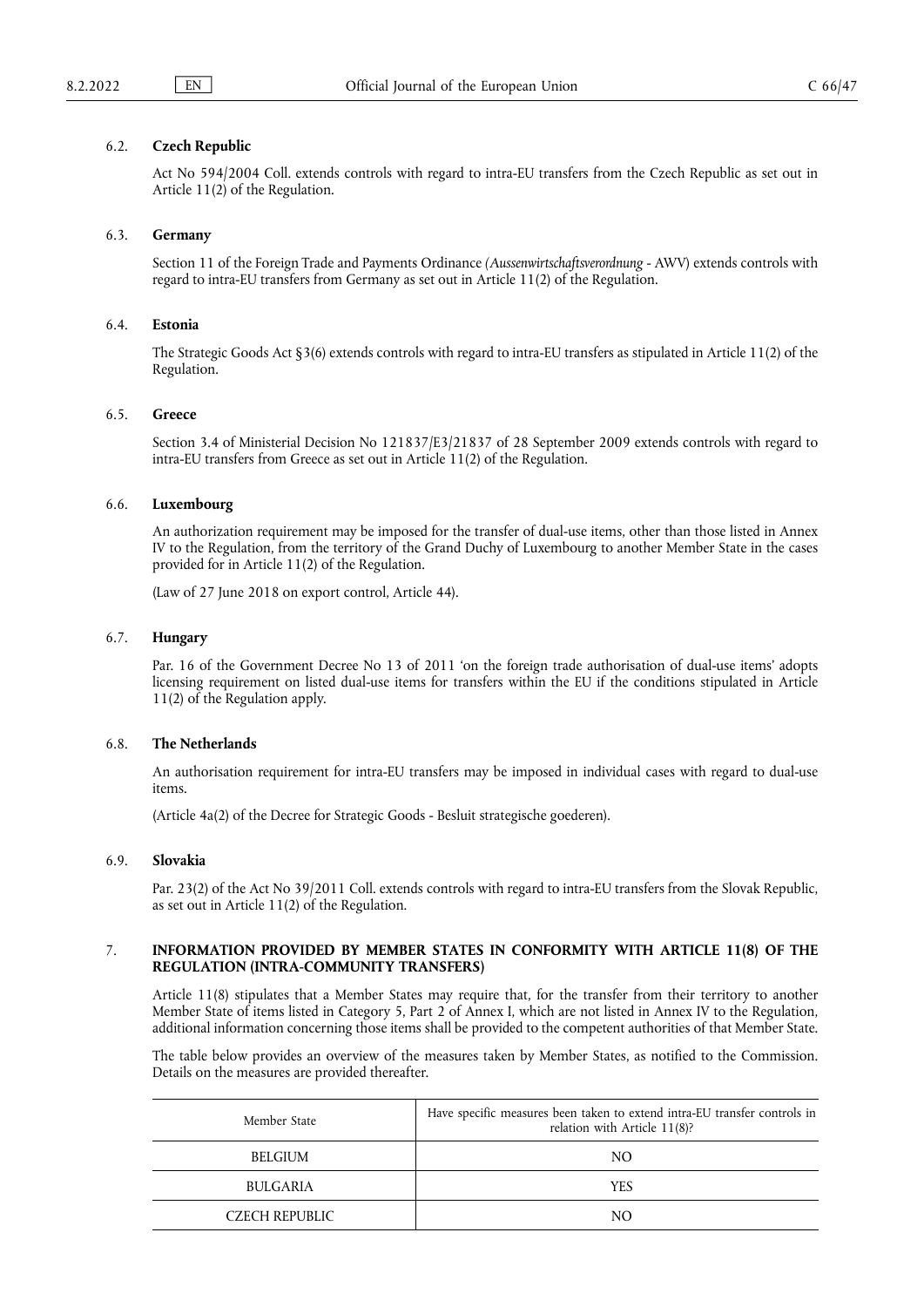| Member State      | Have specific measures been taken to extend intra-EU transfer controls in<br>relation with Article 11(8)? |
|-------------------|-----------------------------------------------------------------------------------------------------------|
| <b>DENMARK</b>    | NO                                                                                                        |
| <b>GERMANY</b>    | NO                                                                                                        |
| <b>ESTONIA</b>    | $\rm NO$                                                                                                  |
| <b>IRELAND</b>    | NO                                                                                                        |
| <b>GREECE</b>     | NO                                                                                                        |
| <b>SPAIN</b>      | NO                                                                                                        |
| <b>FRANCE</b>     | NO                                                                                                        |
| <b>CROATIA</b>    | NO                                                                                                        |
| <b>ITALY</b>      | $\rm NO$                                                                                                  |
| <b>CYPRUS</b>     | NO                                                                                                        |
| <b>LATVIA</b>     | NO                                                                                                        |
| <b>LITHUANIA</b>  | NO                                                                                                        |
| <b>LUXEMBOURG</b> | <b>YES</b>                                                                                                |
| <b>HUNGARY</b>    | NO                                                                                                        |
| <b>MALTA</b>      | NO                                                                                                        |
| NETHERLANDS       | NO                                                                                                        |
| <b>AUSTRIA</b>    | NO                                                                                                        |
| <b>POLAND</b>     | NO                                                                                                        |
| <b>PORTUGAL</b>   | $\rm NO$                                                                                                  |
| <b>ROMANIA</b>    | $\rm NO$                                                                                                  |
| <b>SLOVENIA</b>   | $\rm NO$                                                                                                  |
| SLOVAKIA          | $\rm NO$                                                                                                  |
| <b>FINLAND</b>    | N <sub>O</sub>                                                                                            |
| <b>SWEDEN</b>     | NO                                                                                                        |

## 7.1. **Bulgaria**

For the transfer from the territory of the Republic of Bulgaria to the territory of another Member State of dual-use items listed in Category 5, Part 2 of Annex I and which are not listed in Annex IV to the Regulation, the Interministerial Commission may require, from the person making the transfer, additional information on the items.

(Article 51 (9) of the Defence-Related Products and Dual-Use Items and Technologies Export Control Act, State Gazette No. 26/29 March 2011, effective 30 June 2012).

## 7.2. **Luxembourg**

For the transfer from the territory of the Grand Duchy of Luxembourg to the territory of another Member State of dual-use items listed in Category 5, Part 2 of Annex I and which are not listed in Annex IV to the Regulation, the following additional information shall be provided in the frame of the authorization application:

- 1. Indication of the commercial reference of the item, its general description and features;
- 2. Presentation of the cryptology services to be provided;
- 3. Presentation of the implementation of the algorithms;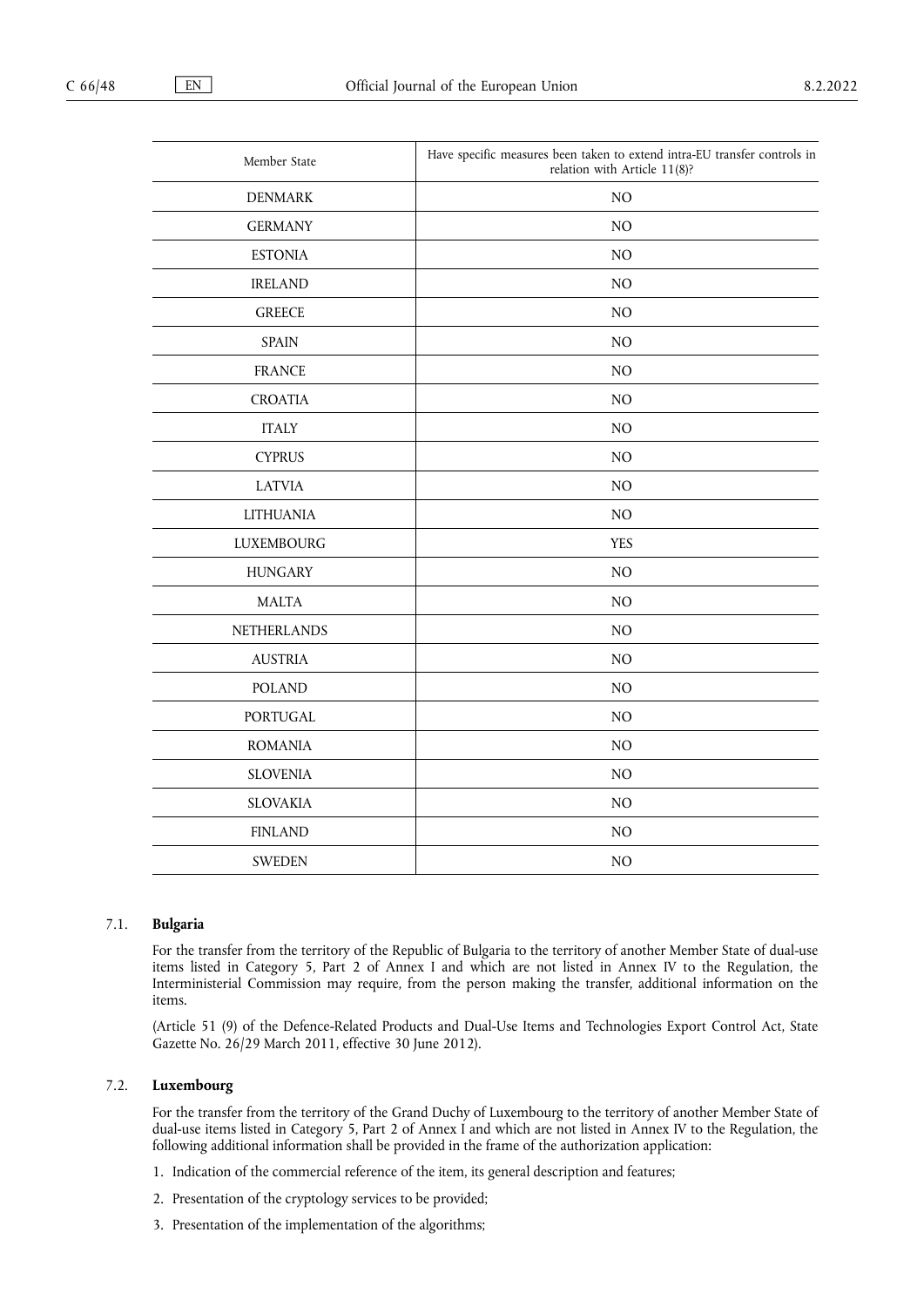- 4. Presentation of security norms or standards;
- 5. Presentation of the type of data concerned by the service;
- 6. Document relating to the technical specifications of the item (in 12 points)

(Grand Duke Regulation of 14 December 2018, Article 10(1), paragraph 1 sub 2° and paragraph 2 sub 4°, and Annex 15).

## 8. **INFORMATION PROVIDED BY MEMBER STATES IN CONFORMITY WITH ARTICLE 12(6)(B) OF THE REGULATION (NATIONAL GENERAL EXPORT AUTHORISATIONS)**

Article 12(6)(b) of the Regulation requires the Commission to publish measures taken by Member States with regard to any national general export authorisations issued or modified.

The table below provides an overview of the measures taken by Member States, as notified to the Commission. Details on the measures are provided thereafter.

| Member State          | Has your Member State issued or modified any national general export<br>authorisation in relation with Article 12(6)? |
|-----------------------|-----------------------------------------------------------------------------------------------------------------------|
| <b>BELGIUM</b>        | N <sub>O</sub>                                                                                                        |
| <b>BULGARIA</b>       | NO                                                                                                                    |
| <b>CZECH REPUBLIC</b> | NO                                                                                                                    |
| <b>DENMARK</b>        | N <sub>O</sub>                                                                                                        |
| <b>GERMANY</b>        | <b>YES</b>                                                                                                            |
| <b>ESTONIA</b>        | N <sub>O</sub>                                                                                                        |
| <b>IRELAND</b>        | N <sub>O</sub>                                                                                                        |
| <b>GREECE</b>         | <b>YES</b>                                                                                                            |
| <b>SPAIN</b>          | NO                                                                                                                    |
| <b>FRANCE</b>         | <b>YES</b>                                                                                                            |
| <b>CROATIA</b>        | YES (but NOT in use)                                                                                                  |
| <b>ITALY</b>          | <b>YES</b>                                                                                                            |
| <b>CYPRUS</b>         | N <sub>O</sub>                                                                                                        |
| <b>LATVIA</b>         | N <sub>O</sub>                                                                                                        |
| <b>LITHUANIA</b>      | NO                                                                                                                    |
| <b>LUXEMBOURG</b>     | NO                                                                                                                    |
| <b>HUNGARY</b>        | N <sub>O</sub>                                                                                                        |
| <b>MALTA</b>          | N <sub>O</sub>                                                                                                        |
| <b>NETHERLANDS</b>    | <b>YES</b>                                                                                                            |
| <b>AUSTRIA</b>        | <b>YES</b>                                                                                                            |
| <b>POLAND</b>         | N <sub>O</sub>                                                                                                        |
| PORTUGAL              | NO                                                                                                                    |
| <b>ROMANIA</b>        | NO                                                                                                                    |
| <b>SLOVENIA</b>       | NO                                                                                                                    |
| <b>SLOVAKIA</b>       | N <sub>O</sub>                                                                                                        |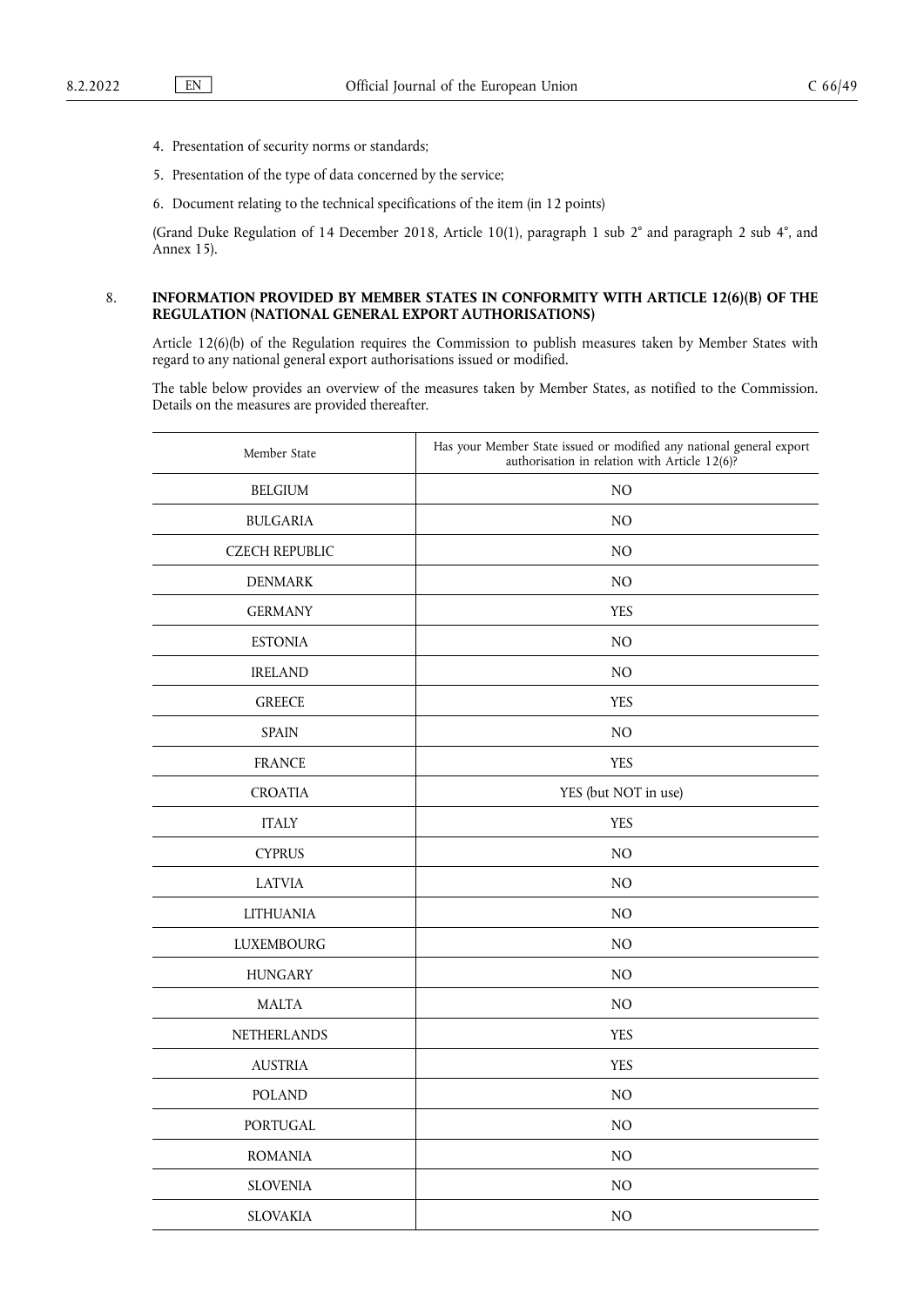| Member State   | Has your Member State issued or modified any national general export<br>authorisation in relation with Article 12(6)? |
|----------------|-----------------------------------------------------------------------------------------------------------------------|
| <b>FINLAND</b> | YES (but NOT in use)                                                                                                  |
| <b>SWEDEN</b>  | NO.                                                                                                                   |

## 8.1. **Germany**

There are six National General Export Authorisations in force in Germany:

|                | General Authorisation $N^{\circ}$ 12 for the export of certain dual-use goods below a certain value threshold;                                                                                          |
|----------------|---------------------------------------------------------------------------------------------------------------------------------------------------------------------------------------------------------|
| $\mathfrak{D}$ | General Authorisation $N^{\circ}$ 13 for the export of certain dual-use goods in certain circumstances;                                                                                                 |
| 3              | General Authorisation $N^{\circ}$ 14 for valves and pumps;                                                                                                                                              |
| $\overline{4}$ | General Authorisation $N^{\circ}$ 15 for the export of certain dual-use items following the withdrawal of the<br>United Kingdom of Great Britain and Northern Ireland from the European Union (Brexit); |
|                | General Authorisation $N^{\circ}$ 16 for the export of telecommunications and data security items;                                                                                                      |
| 6              | General Authorisation $N^{\circ}$ 17 for the export of frequency changers.                                                                                                                              |

## 8.2. **Greece**

A National General Export Authorisation applies for export of certain dual-use items to the following destinations: Argentina, Republic of Korea, Russian Federation, Ukraine, Turkey and South Africa.

(Ministerial Decision No 125263/e3/25263/6-2-2007).

# 8.3. **France**

There are seven National General Export Authorisations in force in France:

| $\mathbf{1}$   | National General Export Authorisation for industrial goods, as defined in the decree of 18 July 2002<br>concerning the export of industrial goods subject to strategic control in the European Community [as<br>published in the Official Journal of the French Republic No 176 of 30 July 2002 (text 11) and as amended<br>by the decree of 21 June 2004 concerning the enlargement of the European Union as published in the<br>Official Journal of the French Republic of 31 July 2004 (text 5)]; |
|----------------|------------------------------------------------------------------------------------------------------------------------------------------------------------------------------------------------------------------------------------------------------------------------------------------------------------------------------------------------------------------------------------------------------------------------------------------------------------------------------------------------------|
| $\overline{2}$ | National General Export Authorisation for chemical products, as defined in the decree of 18 July 2002<br>concerning the export of dual-use chemical products [as published in the Official Journal of the French<br>Republic No 176 of 30 July 2002 (text 12) and as amended by the decree of 21 June 2004 concerning<br>the enlargement of the European Union as published in the Official Journal of the French Republic of<br>31 July 2004 (text 6)];                                             |
| 3              | National General Export Authorisation for graphite, as defined in the decree of 18 July 2002<br>concerning the export of nuclear quality graphite [as published in the Official Journal of the French<br>Republic No 176 of 30 July 2002 (text 13) and as amended by the decree of 21 June 2004 concerning<br>the enlargement of the European Union as published in the Official Journal of the French Republic of<br>31 July 2004 (text 7)];                                                        |
| $\overline{4}$ | National General Export Authorisation for biological products, as defined in the decree of 14 May<br>2007 and amended by the decree of 18 March 2010 concerning the export of certain genetic<br>elements and genetically modified organisms [as published in the Official Journal of the French Republic<br>of 20 March 2010];                                                                                                                                                                      |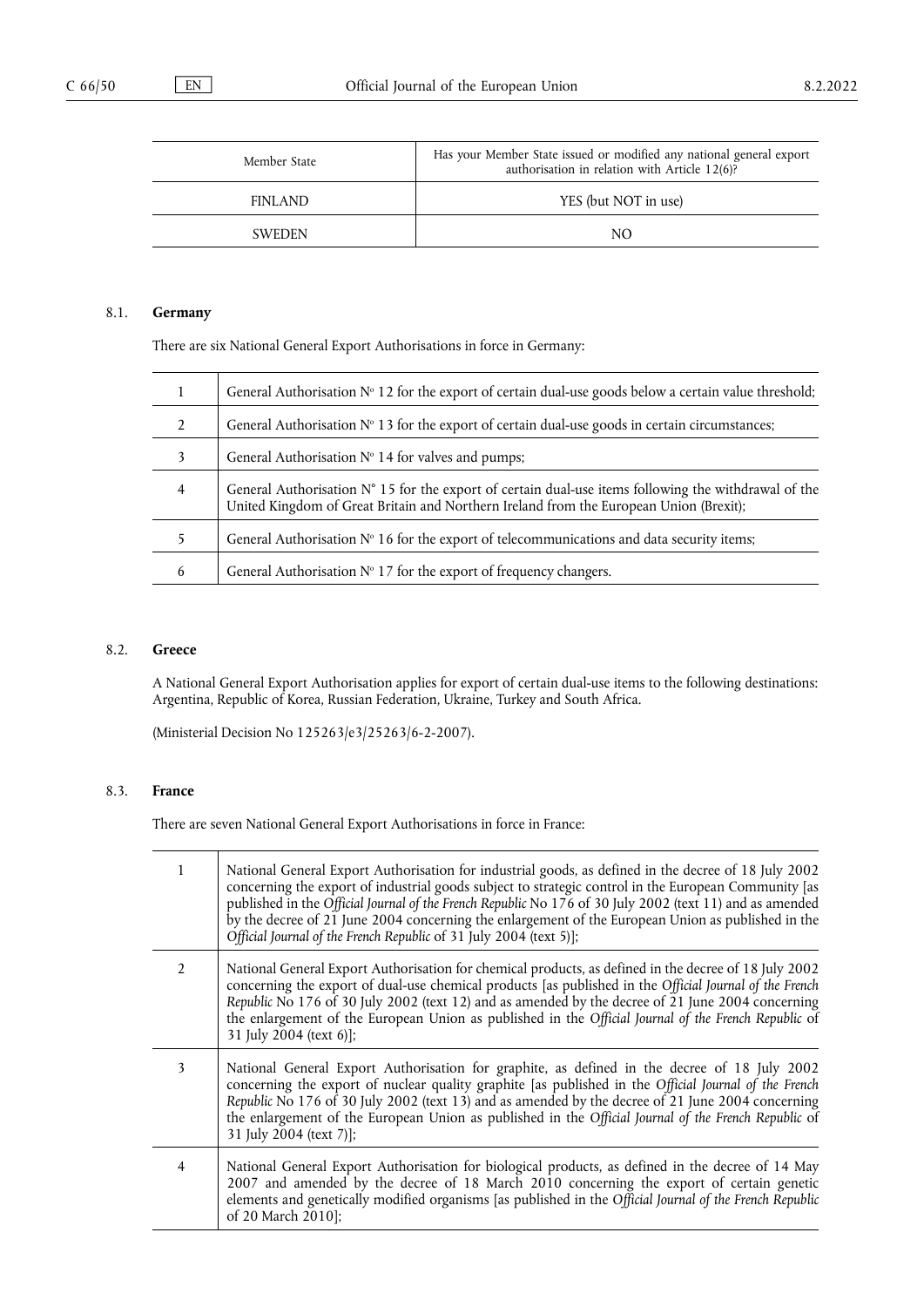| 5. | National General Export Authorisation for certain dual-use items for French armed forces in third<br>countries (Ministerial Order of 31 July 2014, published in the French Official Gazette of 8 August<br>$2014$ ;                                                                                         |
|----|-------------------------------------------------------------------------------------------------------------------------------------------------------------------------------------------------------------------------------------------------------------------------------------------------------------|
| 6  | National General Authorisation for the export or transfer within the EU of certain dual-use items for<br>exhibition or fair (Ministerial Order of 31 July 2014 published in the French Official Gazette of<br>8 August 2014).                                                                               |
|    | National General Authorization for the export of dual-use items for the repair of civil aircraft, also<br>named National General Authorization for 'aeronautical equipment' (Ministerial Order of 14 January<br>2019 published in the Official Journal of the French Republic of 18 January 2019 (text 19). |

The specific items covered by the authorisations are set out in the relevant decrees.

## 8.4. **Croatia**

A National General Export Authorisation for the export of dual-use items in accordance with Article 12(6) of the Regulation may be issued by the Ministry of Foreign and European Affairs (Act on Control of Dual-Use Items (OG  $80/11$  i 68/2013)).

## 8.5. **Italy**

A National General Export Authorisation applies for export of certain dual-use items to the following destinations: Antarctica (Italian bases), Argentina, Republic of Korea, Turkey.

(Decree of 4 August 2003 published in the Official Journal No 202 of 1 September 2003).

## 8.6. **The Netherlands**

There are two National General Export Authorisations in force in the Netherlands:

| $\mathbf{1}$   | A National General Export Authorisation applies for export of certain dual-use items to all<br>destinations, with the exception of:<br>— Australia, Canada, Japan, New Zeeland, Norway, USA, Switzerland (which are covered already by<br>Annex II Part 3 to the Regulation);<br>- Afghanistan, Burma/Myanmar, Iraq, Iran, Libya, Lebanon, North Korea, Pakistan, Sudan, Somalia<br>and Syria.<br>(National General Authorisation NL002 - Nationale Algemene Uitvoervergunning NL002)                                                                                                                                                                                                                                                                                                                    |
|----------------|----------------------------------------------------------------------------------------------------------------------------------------------------------------------------------------------------------------------------------------------------------------------------------------------------------------------------------------------------------------------------------------------------------------------------------------------------------------------------------------------------------------------------------------------------------------------------------------------------------------------------------------------------------------------------------------------------------------------------------------------------------------------------------------------------------|
| $\overline{2}$ | A National General Export Authorisation for the export of items for information security to all<br>destinations, with the exception of:<br>— Countries that are subject to an arms embargo, according to article 2(19) of the Regulation;<br>- Afghanistan, Armenia, Azerbaijan, Bahrein, Bangladesh, Burundi, China (including Taiwan, Hong<br>Kong and Macau), Cuba, Djibouti, Egypt, Equatorial-Guinea, Ethiopia, Gambia, Guinee(-Conakry),<br>Guinee-Bissau, India, Yemen, Kazakhstan, Kuwait, Laos, Ukraine, Uzbekistan, Oman, Pakistan,<br>Qatar, Rwanda, Saudi-Arabia, Swaziland, Syria, Tadzhikistan, Thailand, Turkey, Turkmenistan, Uni-<br>ted Arab Emirates, Vietnam.<br>(National General Authorisation NL010 – Nationale Uitvoervergunningen NL 010 (items voor<br>informatiebeveiliging)) |

## 8.7. **Austria**

┑

There are four National General Export Authorisations in force in Austria:

| AT001 for certain dual use items where they are re-exported to the originating country without        |
|-------------------------------------------------------------------------------------------------------|
| modification, or where items of the same quantity and quality are exported to the originating         |
| country, or where technology is re-exported with minor additions, all within three months after their |
| import into the European Union;                                                                       |
|                                                                                                       |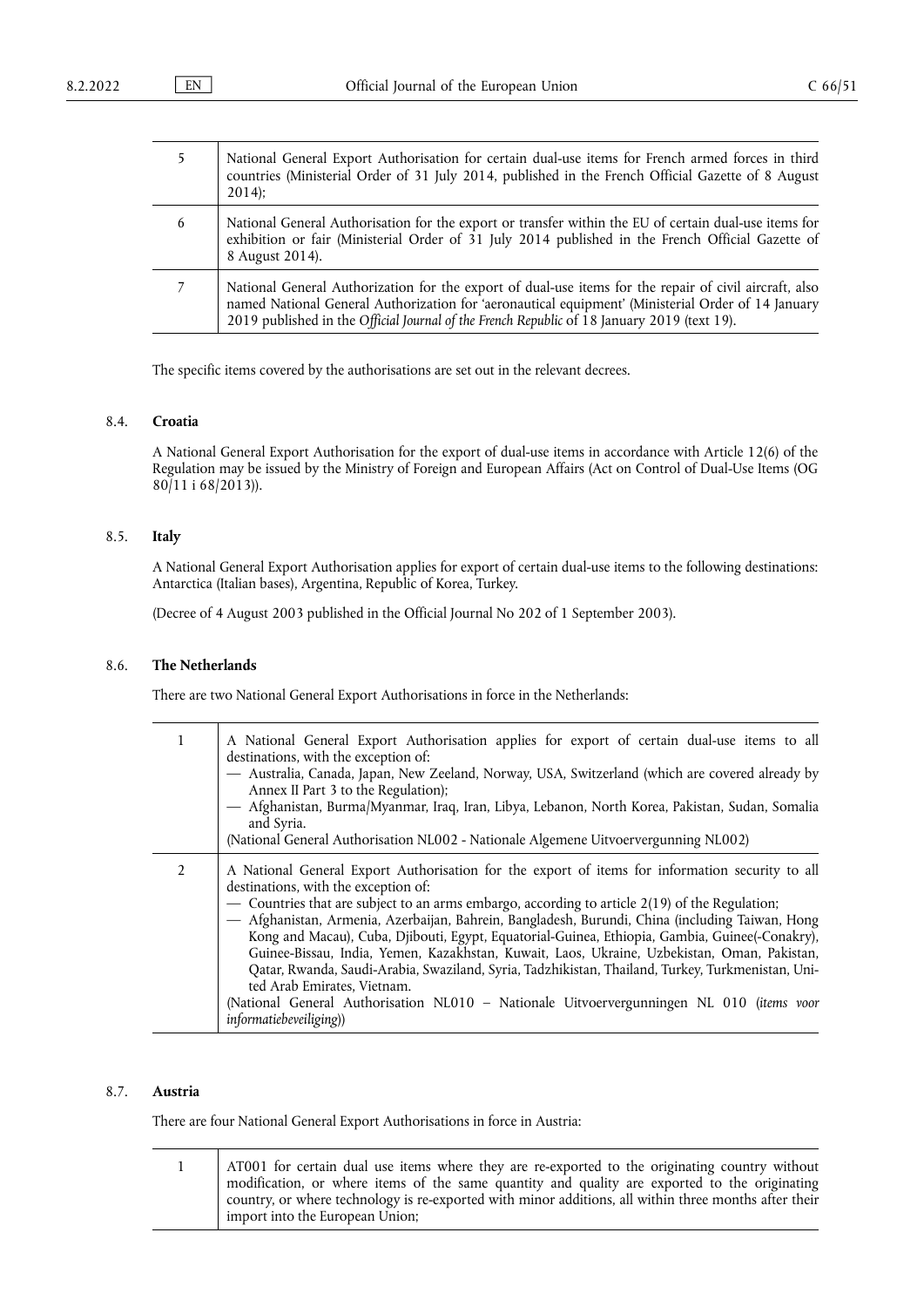|   | AT002 for the export of certain dual-use goods below a certain value threshold;            |
|---|--------------------------------------------------------------------------------------------|
|   | AT003 for valves and pumps specified in entries 2B350g and 2B350i to certain destinations; |
| 4 | AT004 for frequency changers specified in entry 3A225 and related software and technology. |

The details of these authorisations are set out in Articles 3 through 3c of the First Foreign Trade Ordinance, BGBl. II No 343/2011 of 28 October 2011 as amended by Ordinance BGBl. II No 430/2015 of 17 December 2015. The conditions for their use (registration and notification requirements) can be found in Article 16 of the same Ordinance.

## 8.8. **Finland**

A National General Export Authorisation for the export of dual-use items in accordance with Article 12(6) of the Regulation may be issued by the Ministry of Foreign Affairs pursuant to Section 3, Paragraph 1 of Dual Use Act No. 562/1996 (as amended).

## 9. **INFORMATION PROVIDED BY MEMBER STATES IN CONFORMITY WITH ARTICLE 22 OF THE REGULATION (SPECIALLY EMPOWERED CUSTOMS OFFICES)**

Article 22 requires Member States to inform the Commission if they have availed themselves of the option to have customs formalities for the export of dual-use items completed only at customs offices empowered to that end.

The table below provides an overview of the measures taken by Member States, as notified to the Commission. Details on the measures are provided thereafter.

| Member State          | Have specific customs offices been designated, in relation with Article<br>22(1), in which customs formalities for the export of dual-use items may<br>be completed? |
|-----------------------|----------------------------------------------------------------------------------------------------------------------------------------------------------------------|
| <b>BELGIUM</b>        | NO                                                                                                                                                                   |
| <b>BULGARIA</b>       | <b>YES</b>                                                                                                                                                           |
| <b>CZECH REPUBLIC</b> | N <sub>O</sub>                                                                                                                                                       |
| <b>DENMARK</b>        | N <sub>O</sub>                                                                                                                                                       |
| <b>GERMANY</b>        | N <sub>O</sub>                                                                                                                                                       |
| <b>ESTONIA</b>        | <b>YES</b>                                                                                                                                                           |
| <b>IRELAND</b>        | N <sub>O</sub>                                                                                                                                                       |
| <b>GREECE</b>         | NO                                                                                                                                                                   |
| <b>SPAIN</b>          | N <sub>O</sub>                                                                                                                                                       |
| <b>FRANCE</b>         | N <sub>O</sub>                                                                                                                                                       |
| <b>CROATIA</b>        | N <sub>O</sub>                                                                                                                                                       |
| <b>ITALY</b>          | N <sub>O</sub>                                                                                                                                                       |
| <b>CYPRUS</b>         | N <sub>O</sub>                                                                                                                                                       |
| <b>LATVIA</b>         | N <sub>O</sub>                                                                                                                                                       |
| <b>LITHUANIA</b>      | <b>YES</b>                                                                                                                                                           |
| <b>LUXEMBOURG</b>     | N <sub>O</sub>                                                                                                                                                       |
| <b>HUNGARY</b>        | NO                                                                                                                                                                   |
| <b>MALTA</b>          | N <sub>O</sub>                                                                                                                                                       |
| NETHERLANDS           | N <sub>O</sub>                                                                                                                                                       |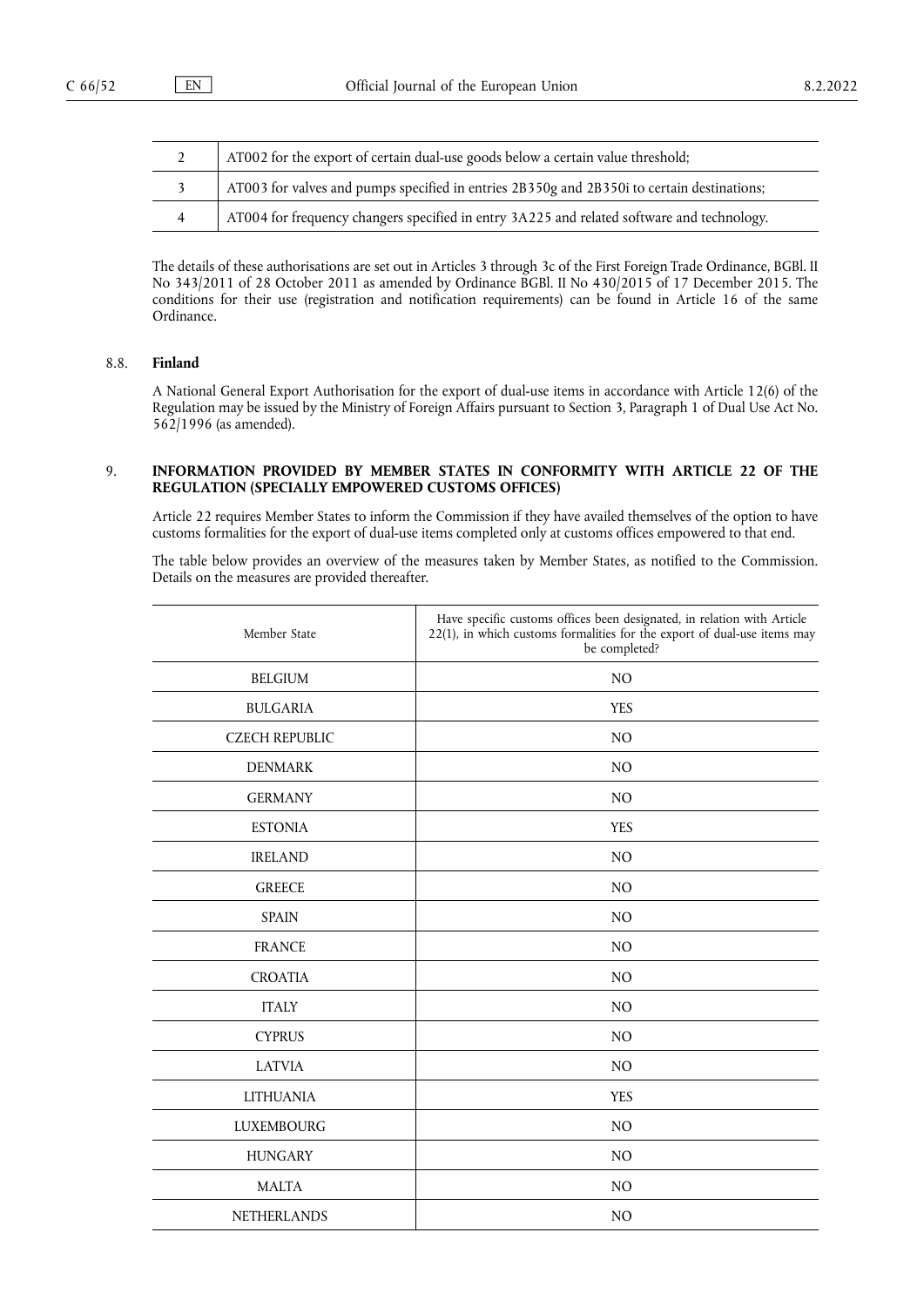| Member State    | Have specific customs offices been designated, in relation with Article<br>22(1), in which customs formalities for the export of dual-use items may<br>be completed? |
|-----------------|----------------------------------------------------------------------------------------------------------------------------------------------------------------------|
| <b>AUSTRIA</b>  | N <sub>O</sub>                                                                                                                                                       |
| <b>POLAND</b>   | <b>YES</b>                                                                                                                                                           |
| PORTUGAL        | NO.                                                                                                                                                                  |
| <b>ROMANIA</b>  | <b>YES</b>                                                                                                                                                           |
| <b>SLOVENIA</b> | NO.                                                                                                                                                                  |
| <b>SLOVAKIA</b> | NO.                                                                                                                                                                  |
| <b>FINLAND</b>  | N <sub>O</sub>                                                                                                                                                       |
| <b>SWEDEN</b>   | N <sub>O</sub>                                                                                                                                                       |

# 9.1. **Bulgaria**

The territorial customs offices of the Republic of Bulgaria for strategic goods have been approved by the General Director of the Customs Agency under Ministry of Finance Order No 55/32-11385 of 14 January 2016 (Official Gazette 9/2016). The list of customs offices in Bulgaria through which dual-use items and technologies may leave or enter the EU customs territory can be found on the following Internet:

[http://www.mi.government.bg/en/themes/evropeisko-i-nacionalno-zakonodatelstvo-v-oblastta-na-eksportniya](http://www.mi.government.bg/en/themes/evropeisko-i-nacionalno-zakonodatelstvo-v-oblastta-na-eksportniya-kontrol-i-nerazprostranenieto-na-or-225-338.html)[kontrol-i-nerazprostranenieto-na-or-225-338.html](http://www.mi.government.bg/en/themes/evropeisko-i-nacionalno-zakonodatelstvo-v-oblastta-na-eksportniya-kontrol-i-nerazprostranenieto-na-or-225-338.html)

### 9.2. **Estonia**

The list of customs offices in Estonia through which dual-use items and technologies may leave or enter the EU customs territory can be found on the following Internet:

<http://www.emta.ee/index.php?id=24795>

## 9.3. **Lithuania**

The list of customs offices in Lithuania through which dual-use items and technologies may leave or enter the EU customs territory can be found on the following Internet:

<https://www.lrmuitine.lt/web/guest/verslui/apribojimai/bendra#en>

### 9.4. **Poland**

The list of customs offices in Poland through which dual-use items and technologies may leave or enter the EU customs territory can be found on the following Internet: [http://isap.sejm.gov.pl/DetailsServlet?](http://isap.sejm.gov.pl/DetailsServlet?id=WDU20150000136&min=1) [id=WDU20150000136&min=1](http://isap.sejm.gov.pl/DetailsServlet?id=WDU20150000136&min=1)

## 9.5. **Romania**

The list of customs offices in Romania through which dual-use items and technologies may leave or enter the EU customs territory can be found on the following Internet: [https://www.customs.ro/agenti-economici/instruirea](https://www.customs.ro/agenti-economici/instruirea-operatorilor-economici/vamuirea-marfurilor/produse-strategice)[operatorilor-economici/vamuirea-marfurilor/produse-strategice](https://www.customs.ro/agenti-economici/instruirea-operatorilor-economici/vamuirea-marfurilor/produse-strategice)

## 10. **INFORMATION PROVIDED BY MEMBER STATES IN CONFORMITY WITH ARTICLES 23(1)(A) OF THE REGULATION (NATIONAL AUTHORITIES EMPOWERED TO: GRANT EXPORT AUTHORISATIONS FOR DUAL-USE ITEMS; GRANT AUTHORISATIONS UNDER THE REGULATION FOR THE PROVISIONS OF BROKERING SERVICES AND TECHNICAL ASSISTANCE; PROHIBIT THE TRANSIT OF NON-UNION DUAL-USE ITEMS UNDER THE REGULATION)**

Article 23(1)(a) of the Regulation requires the Commission to publish the list of authorities empowered to:

<sup>—</sup> grant export authorisations for dual-use items;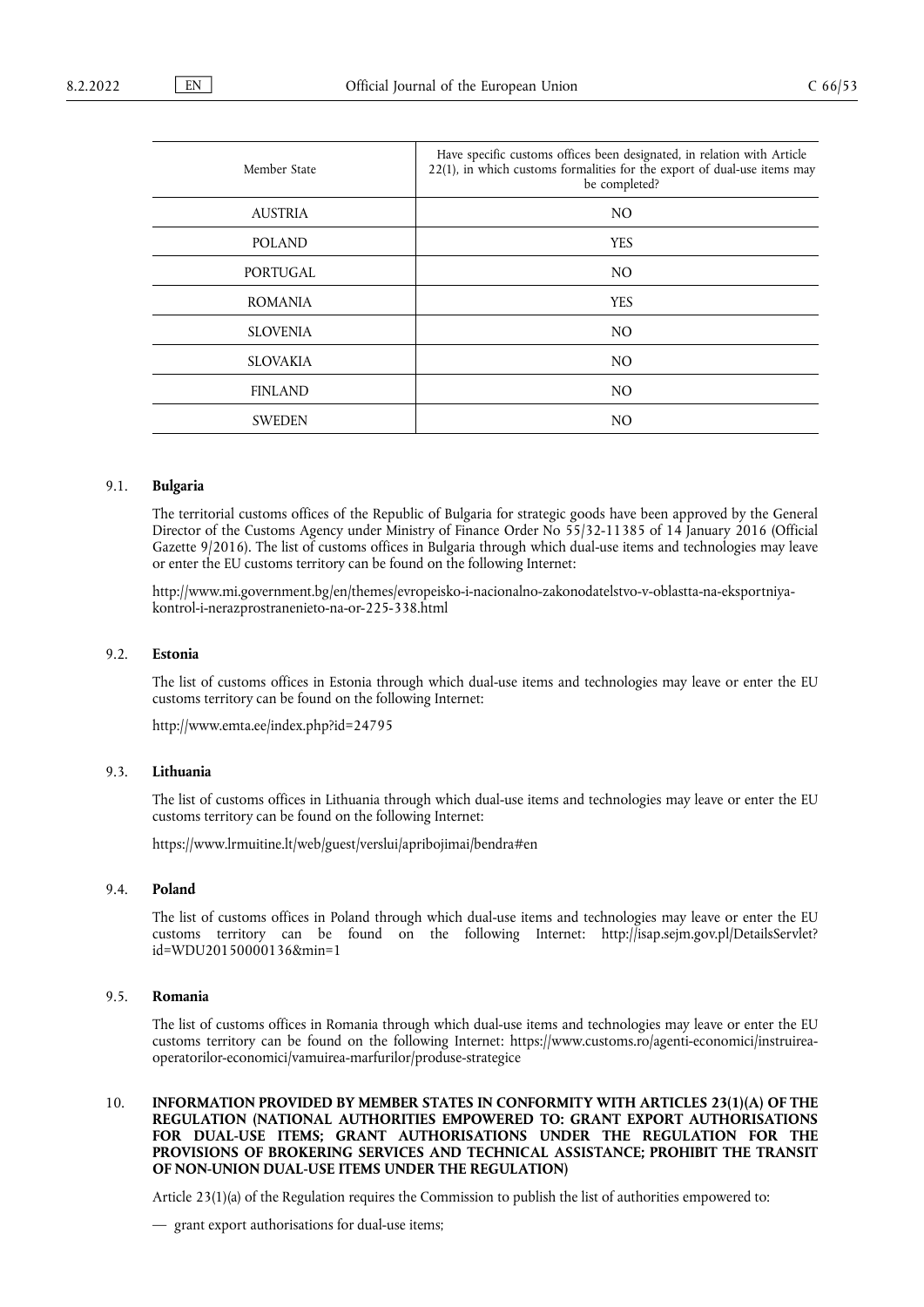- grant authorisations under the Regulation for the provision of brokering services and technical assistance;
- prohibit the transit of non-Union dual-use items under the Regulation.

#### 10.1. **Belgium**

*For the Brussels Capital Region (localities with postal codes 1000 to 1299)*

Service Public Régional de Bruxelles Brussels International - Cellule licences - Cel vergunningen Mr Cataldo ALU City-Center Boulevard du Jardin Botanique 20 1035 Bruxelles/Brussel BELGIQUE/BELGIË Tel. +32 28003727 Fax +32 28003824 Email: [calu@sprb.brussels](mailto:calu@sprb.brussels) Internet: <http://international.brussels/qui-sommes-nous/#permits-unit>

*For* the *Walloon Region (localities with postal codes 1300 to 1499 and 4000 to 7999)*

Service public de Wallonie Direction Générale de l'Économie, de l'Emploi et de la Recherche Direction des Licences d'Armes Mr Michel Moreels Chaussée de Louvain 14 5000 Namur BELGIQUE Tel. +32 81649751 Fax +32 81649759/60 Email: [licences.dgo6@spw.wallonie.be](mailto:licences.dgo6@spw.wallonie.be) Internet: [http://economie.wallonie.be/Licences\\_armes/Accueil.html](http://economie.wallonie.be/Licences_armes/Accueil.html)

*For the Flanders Region (localities with postal codes 1500 to 3999 and 8000 to 9999)*

Flemish Department of Foreign Affairs Strategic Goods Control Unit Mr Michael Peeters Havenlaan 88, bus 80 1000 Brussel BELGIË Tel. +32 499589934 Email: [csg@buza.vlaanderen](mailto:csg@buza.vlaanderen) Internet: <www.fdfa.be/csg>

## 10.2. **Bulgaria**

Interministerial Commission for Export Control and Non-Proliferation of Weapons of Mass Destruction with the Minister for Economy 1000 Sofia 8 Slavyanska Str. BULGARIA Tel. +359 29407771, +359 29407786 Fax +359 29880727 Email: [ivan.penchev@mi.government.bg](mailto:ivan.penchev@mi.government.bg) and [n.grahovska@mi.government.bg](mailto:n.grahovska@mi.government.bg) Internet: <www.exportcontrol.bg;> <http://www.mi.government.bg>

#### 10.3. **Czech Republic**

Ministry of Industry and Trade Licensing Office Na Františku 32 110 15 Prague 1 CZECH REPUBLIC Tel. +420 224907638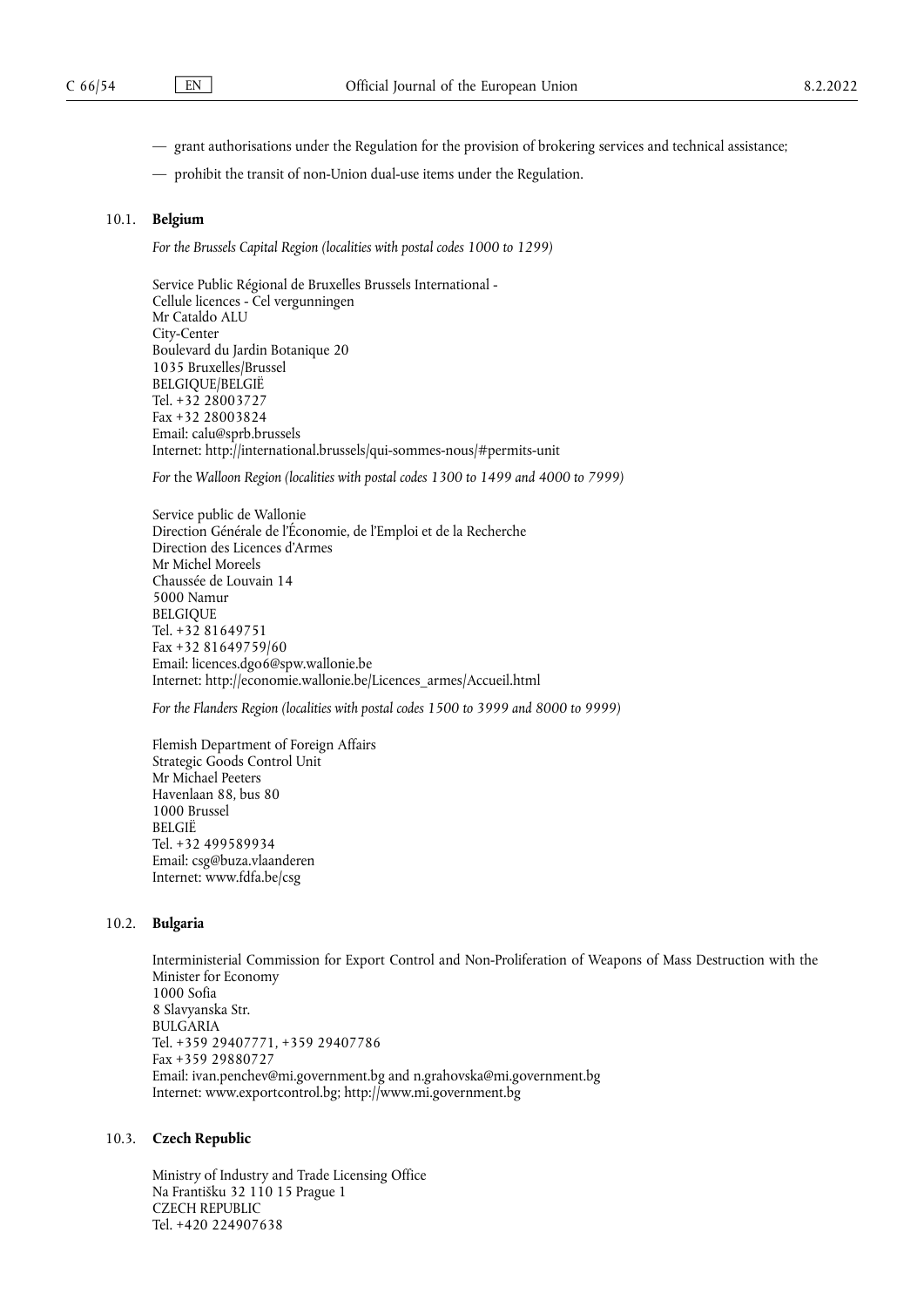Fax +420 224214558 or +420 224221811 Email: [leitgeb@mpo.cz](mailto:leitgeb@mpo.cz) or [dual@mpo.cz](mailto:dual@mpo.cz) Internet: <www.mpo.cz>

#### 10.4. **Denmark**

Exportcontrols Danish Business Authority Langelinie Allé 17 2100 Copenhagen DENMARK Tel. +45 35291000 Fax +45 35466632 Email: [eksportkontrol@erst.dk](mailto:eksportkontrol@erst.dk) Website: in English: <www.exportcontrols.dk;> in Danish: <www.eksportkontrol.dk>

#### 10.5. **Germany**

Federal Office for Economic Affairs and Export Control *(Bundesamt für Wirtschaft und Ausfuhrkontrolle)* Frankfurter Strasse 29-35 65760 Eschborn GERMANY Tel. +49 6196908-0 Fax +49 6196908-1800 Email: [ausfuhrkontrolle@bafa.bund.de](mailto:ausfuhrkontrolle@bafa.bund.de) Internet: <http://www.bafa.de/Ausfuhr>

### 10.6. **Estonia**

Strategic Goods Commission, Ministry of Foreign Affairs Islandi väljak 1 15049 Tallinn ESTONIA Tel. +372 6377192 Fax +372 6377199 Email: [stratkom@vm.ee](mailto:stratkom@vm.ee) Website: in English: <http://www.vm.ee/?q=en/taxonomy/term/58;> in Estonian: <http://www.vm.ee/?q=taxonomy/term/50>

## 10.7. **Ireland**

Trade Licensing and Control Unit Department of Business, Enterprise and Innovation Earlsfort Centre Lower Hatch Street Dublin 2 IRELAND Contact: David Martin, Niamh Guihen Tel. +353 16312328, +353 16312287 Email: [david.martin@dbei.gov.ie](mailto:david.martin@dbei.gov.ie) - [niamh.guihen@dbei.gov.ie](mailto:niamh.guihen@dbei.gov.ie) [exportcontrol@dbei.gov.ie](mailto:exportcontrol@dbei.gov.ie) Internet: <https://www.djei.ie/en/What-We-Do/Trade-Investment/Export-Licences/>

#### 10.8. **Greece**

Ministry of Foreign Affairs General Secretariat of International Economic Relations and Openness B6 Directorate for Multilateral Economic Relations and Trade Policy Kornarou 1 Street 10563 Athens Greece Tel. +30 2103286036/49/51 Email: [andreopoulou.dimitra@mfa.gr;](mailto:andreopoulou.dimitra@mfa.gr) [skourti.hara@mfa.gr;](mailto:skourti.hara@mfa.gr) [skourt.katerina@mfa.gr](mailto:skourt.katerina@mfa.gr)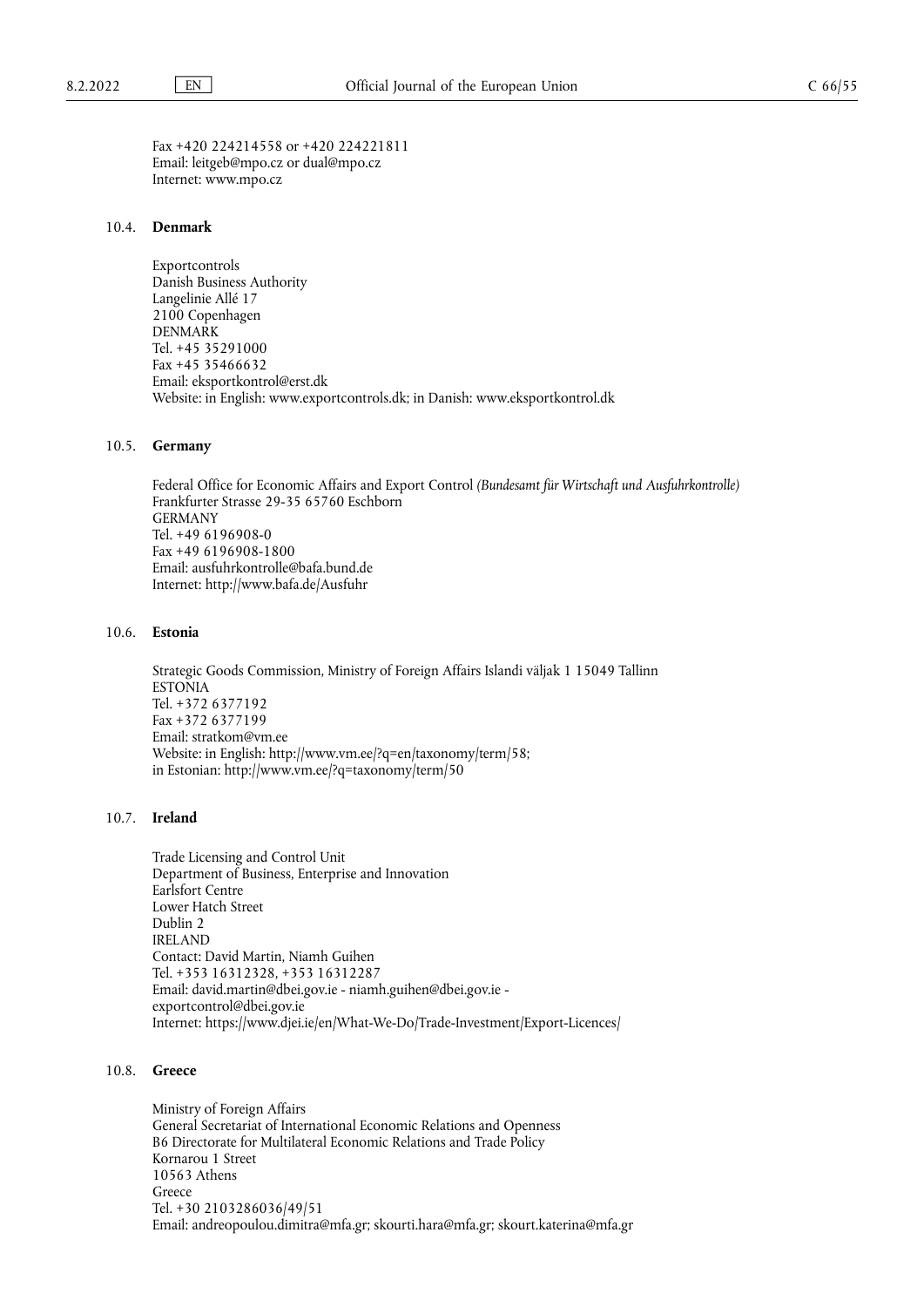## 10.9. **Spain**

The General Secretariat for Foreign Trade (Secretaría General de Comercio Exterior), the Customs Department (Agencia Tributaria - Aduanas) and the Foreign Office Ministry (Ministerio de Asuntos Exteriores, Unión Europea y Cooperación) are the authorities empowered to grant licences and to decide to prohibit the transit of non-Community dual-use items.

Contact point in the Licensing Office: Mr. Ramón Muro Martínez. Subdirector General. Ministerio de Industria, Comercio y Turismo Paseo de la Castellana, 162, 7a 28046 Madrid SPAIN Tel. +34 913492587 Fax +34 913492470 Email: [rmuro@mincotur.es](mailto:rmuro@mincotur.es); [sgdefensa.sscc@comercio.mineco.es](mailto:sgdefensa.sscc@comercio.mineco.es) Internet: [http://www.comercio.gob.es/es-ES/comercio-exterior/informacion-sectorial/material-de-defensa-y-de](http://www.comercio.gob.es/es-ES/comercio-exterior/informacion-sectorial/material-de-defensa-y-de-doble-uso/Paginas/conceptos.aspx)[doble-uso/Paginas/conceptos.aspx](http://www.comercio.gob.es/es-ES/comercio-exterior/informacion-sectorial/material-de-defensa-y-de-doble-uso/Paginas/conceptos.aspx)

## 10.10. **France**

Ministère de l'Économie et des Finances Direction Générale des Enterprises Service des biens à double usage (SBDU) 67, rue Barbès – BP 80001 94201 Ivry-sur-Seine Cedex FRANCE Tel. +33 179843419 Email: [doublusage@finances.gouv.fr](mailto:doublusage@finances.gouv.fr) Internet: <https://www.entreprises.gouv.fr/biens-double-usage>

#### 10.11. **Croatia**

Ministry of Foreign and European Affairs Directorate for Economic Affairs and Development Coordination Export Control Division Trg N. Š. Zrinskog 7-8 10000 Zagreb Croatia Contact point: Vesna Focht, Silvija Šplajt Tel. +385 14598 123, 122 Fax +385 14597788 Email: [kontrola.izvoza@mvep.hr](mailto:kontrola.izvoza@mvep.hr) Internet: <http://gd.mvep.hr/hr/kontrola-izvoza/>

#### 10.12. **Italy**

Ministry of Foreign Affairs and International Cooperation National Authority – UAMA (Unit for the Authorizations of Armament Materials) Viale Boston, 25 00144 Roma **ITALY** Tel. +39 0659932439 Fax +39 0659932103 Email: [uama.dualuse@esteri.it](mailto:uama.dualuse@esteri.it) ; [uama.dualuse@cert.esteri.it](mailto:uama.dualuse@cert.esteri.it) ; [roberto.orlando@esteri.it](mailto:roberto.orlando@esteri.it) Internet: <https://www.esteri.it/mae/it/ministero/struttura/uama/legislazione.html>

#### 10.13. **Cyprus**

Ministry of Energy, Commerce and Industry 6, Andrea Araouzou 1421 Nicosia CYPRUS Tel. +357 22867100, 22867197 Fax +357 22375120, 22375443 Email: [pevgeniou@meci.gov.cy](mailto:pevgeniou@meci.gov.cy) Internet: <http://www.meci.gov.cy/MECI/trade/ts.nsf>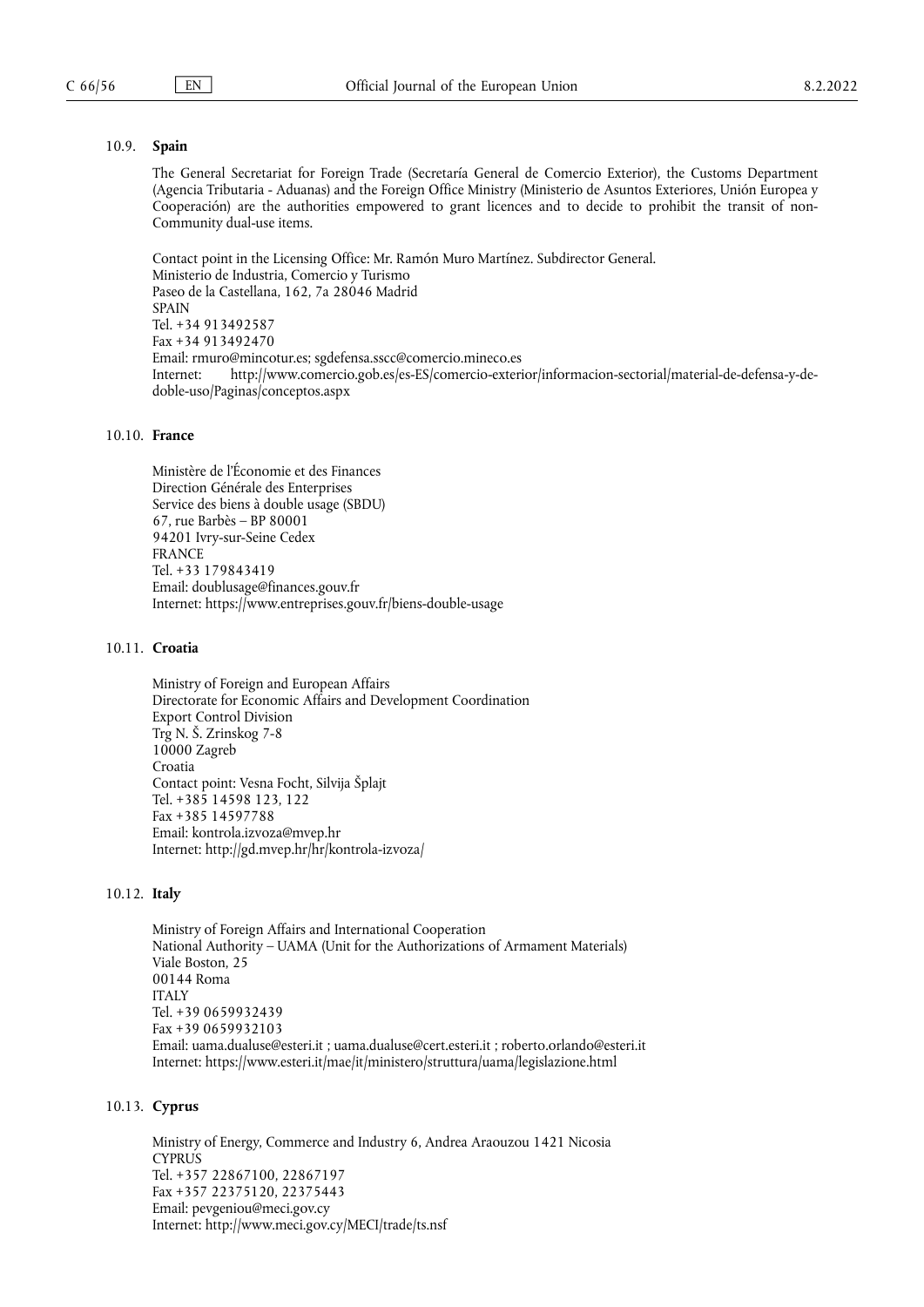# 10.14. **Latvia**

Control Committee for Strategic Goods Chairman of the Committee: Mr Andris Pelšs Executive Secretary: Mr Nauris Rumpe Ministry of Foreign Affairs 3, K. Valdemara street Riga, LV-1395 LATVIA Tel. +371 67016426 Email: [nauris.rumpe@mfa.gov.lv](mailto:nauris.rumpe@mfa.gov.lv) Internet: [https://www.mfa.gov.lv/tautiesiem-arzemes/aktualitates-tautiesiem/20440-strategiskas-nozimes-precu](https://www.mfa.gov.lv/tautiesiem-arzemes/aktualitates-tautiesiem/20440-strategiskas-nozimes-precu-kontrole?lang=lv-LV)[kontrole?lang=lv-LV](https://www.mfa.gov.lv/tautiesiem-arzemes/aktualitates-tautiesiem/20440-strategiskas-nozimes-precu-kontrole?lang=lv-LV)

## 10.15. **Lithuania**

Authority empowered to grant export authorisations for dual-use items and authorities empowered to grant authorisations for the provision of brokering services:

Ministry of Economy and Innovation of the Republic of Lithuania Gedimino ave. 38/Vasario 16 st.2 LT-01104 Vilnius LITHUANIA Contact details: Export Policy Division Economic Development Department Tel. +370 70664680 Email: [vienaslangelis@eimin.lt](mailto:vienaslangelis@eimin.lt) Internet: <http://eimin.lrv.lt/lt/veiklos-sritys/eksportas/strateginiu-prekiu-kontrole>

Authority empowered to prohibit the transit of non-Community dual-use items:

Customs Department under the Ministry of Finance of the Republic of Lithuania A. Jaksto str. 1/25 LT-01105 Vilnius LITHUANIA Contact details: Customs Criminal Service Tel. +370 52616960 Email: [budetmd@lrmuitine.lt](mailto:budetmd@lrmuitine.lt)

#### 10.16. **Luxembourg**

- 1) Minister responsible for Foreign Trade
- 2) Minister responsible for Foreign Affairs

Postal Address

Ministère de l'Economie Office du contrôle des exportations, importations et du transit (OCEIT) 19-21 Boulevard Royal L-2449 Luxembourg Tel. +352 226162 Email: [oceit@eco.etat.lu](mailto:oceit@eco.etat.lu)

### 10.17. **Hungary**

Government Office of the Capital City Budapest Department of Trade, Defence Industry, Export Control and Precious Metal Assay Export Control Unit Németvölgyi út 37-39. 1124 Budapest **HUNGARY** Tel. +36 14585577 Fax +36 14585869 Email: [exportcontrol@bfkh.gov.hu](mailto:exportcontrol@bfkh.gov.hu) Internet: [http://mkeh.gov.hu/haditechnika/kettos\\_felhasznalasu](http://mkeh.gov.hu/haditechnika/kettos_felhasznalasu)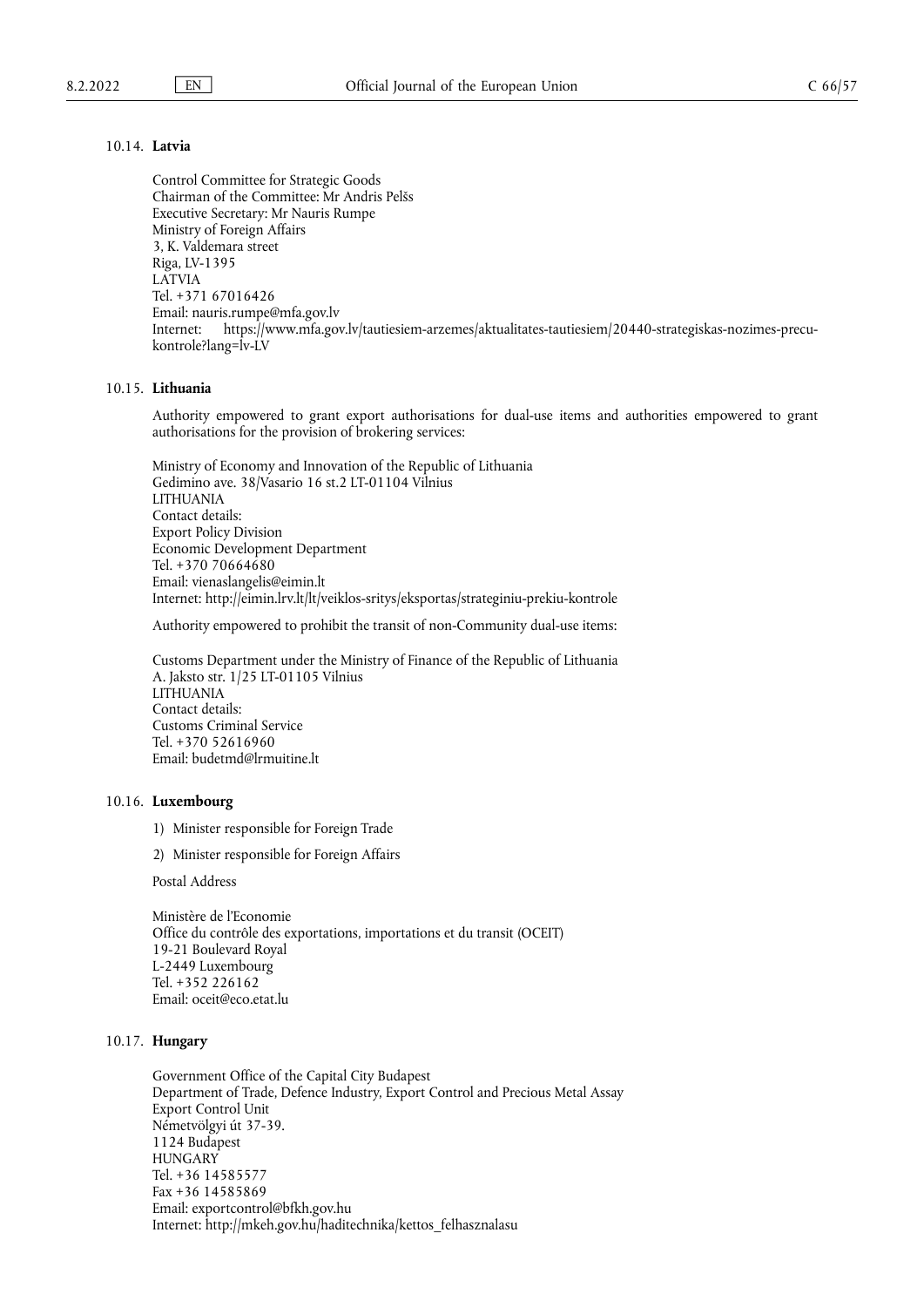## 10.18. **Malta**

Commerce Department Mr Brian Montebello Trade Services MALTA Tel. +356 25690214 Fax +356 21240516 Email: [brian.montebello@gov.mt](mailto:brian.montebello@gov.mt) Internet: [https://commerce.gov.mt/en/Trade\\_Services/Imports%20and%20Exports/Pages/DUAL%20USE/DUAL-](https://commerce.gov.mt/en/Trade_Services/Imports%20and%20Exports/Pages/DUAL%20USE/DUAL-USE-TRADE-CONTROLS.aspx)[USE-TRADE-CONTROLS.aspx](https://commerce.gov.mt/en/Trade_Services/Imports%20and%20Exports/Pages/DUAL%20USE/DUAL-USE-TRADE-CONTROLS.aspx)

## 10.19. **The Netherlands**

Ministry for Foreign Affairs Directorate-General for International Relations Department for Trade Policy and Economic Governance PO Box 20061 2500 EB The Hague THE NETHERLANDS Tel. +31 703485954 Dutch Customs/Central Office for Import and Export PO Box 30003 9700 RD Groningen, THE NETHERLANDS Tel. +31 881512400 Fax +31 881513182 Email: [DRN-CDIU.groningen@belastingdienst.nl](mailto:DRN-CDIU.groningen@belastingdienst.nl) Internet: <www.rijksoverheid.nl/exportcontrole>

#### 10.20. **Austria**

Federal Ministry of Digital and Economic Affairs Division for Foreign Trade Administration Stubenring 1 1010 Vienna AUSTRIA Tel. +43 171100802335 Fax +43 171100808366 Email: [POST.III2\\_19@bmdw.gv.at](mailto:POST.III2_19@bmdw.gv.at) Internet: <http://www.bmdw.gv.at/pawa>

## 10.21. **Poland**

Ministry of Entrepreneurship and Technology Department for Trade in Strategic Goods and Technical Safety Pl. Trzech Krzyzy 3/5 00-507 Warszawa POLAND Tel. +48 222629665 Fax +48 222629140 Email: [SekretariatDOT@mpit.gov.pl](mailto:SekretariatDOT@mpit.gov.pl) Internet: [https://www.gov.pl/web/przedsiebiorczosc-technologia/zezwolenia-na-obrot-produktami-podwojnego](https://www.gov.pl/web/przedsiebiorczosc-technologia/zezwolenia-na-obrot-produktami-podwojnego-zastosowania)[zastosowania](https://www.gov.pl/web/przedsiebiorczosc-technologia/zezwolenia-na-obrot-produktami-podwojnego-zastosowania)

### 10.22. **Portugal**

Autoridade Tributária e Aduaneira Customs and Taxes Authority Rua da Alfândega, 5 1049-006 Lisboa PORTUGAL Director: Luísa Nobre; Licence Officer: Maria Oliveira Tel. +351 218813843 Fax +351 218813986 Email: [dsl@at.gov..pt](mailto:dsl@at.gov..pt) Internet: [http://www.dgaiec.min-financas.pt/pt/licenciamento/bens\\_tecnologias\\_duplo\\_uso/bens\\_tecnologias\\_](http://www.dgaiec.min-financas.pt/pt/licenciamento/bens_tecnologias_duplo_uso/bens_tecnologias_duplo_uso.htm) [duplo\\_uso.htm](http://www.dgaiec.min-financas.pt/pt/licenciamento/bens_tecnologias_duplo_uso/bens_tecnologias_duplo_uso.htm)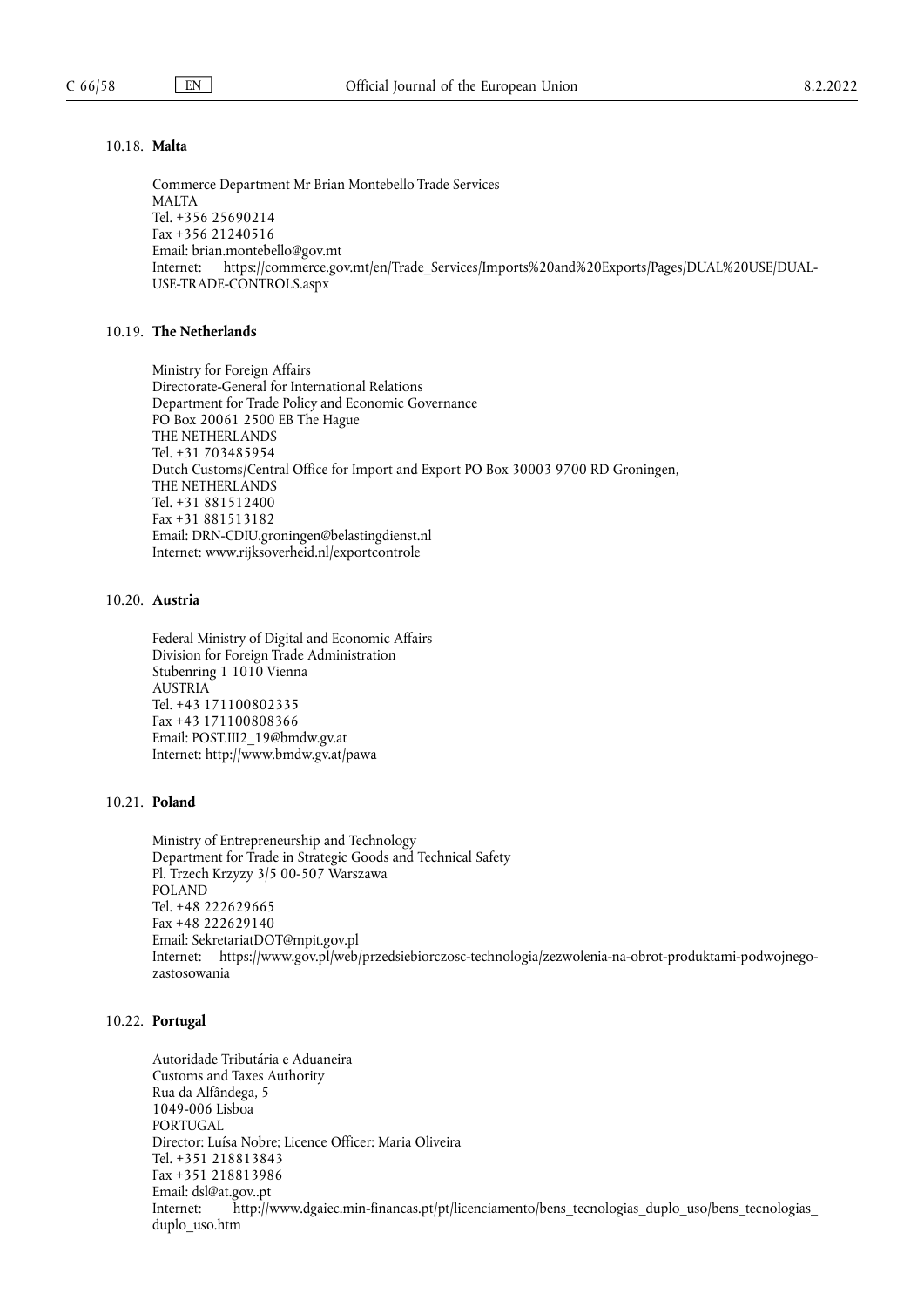## 10.23. **Romania**

Ministry of Foreign Affairs Department for Export Controls — ANCEX Str. Polonă nr. 8, sector 1 010501, Bucureşti ROMANIA Tel. +40 374306950 Fax +40 374306924 Email: [dancex@mae.ro](mailto:dancex@mae.ro) ; [dan.marian@mae.ro](mailto:dan.marian@mae.ro) Internet: <www.ancex.ro>

## 10.24. **Slovenia**

Ministry of Economic Development and Technology Kotnikova ulica 5 SI-1000 Ljubljana SLOVENIA Tel. +386 14003564 Fax +386 14003283 Email: [gp.mgrt@gov.si](mailto:gp.mgrt@gov.si) Internet: <https://www.gov.si/podrocja/podjetnistvo-in-gospodarstvo/mednarodno-gospodarsko-sodelovanje/>

## 10.25. **Slovakia**

For the purposes of Article 9(6) (a) and Article 10(4) of the Regulation:

Ministry of Economy of the Slovak Republic Department of Trade Measures Mlynské nivy 44/a 827 15 Bratislava 212 SLOVAKIA Tel. +421 248544059 Fax +421 243423915 Email: [Monika.Maruniakova@mhsr.sk](mailto:Monika.Maruniakova@mhsr.sk) Internet: <www.economy.gov.sk>

For the purpose of Article 9(6)(b) of the Regulation:

Criminal Office of the Financial Administration Department of Drugs and Hazardous materials Coordination Unit Bajkalská 24 824 97 Bratislava SLOVAKIA Tel. +421 2 58251221 Email: [Jozef.Pullmann@financnasprava.sk](mailto:Jozef.Pullmann@financnasprava.sk)

# 10.26. **Finland**

Ministry for Foreign Affairs of Finland Export Control Unit Merikasarminkatu 5F FI - 00160 HELSINKI Postal address: PO Box 176 FI-00023 GOVERNMENT FINLAND Tel. +358 295350000 Email: [vientivalvonta.um@formin.fi](mailto:vientivalvonta.um@formin.fi) Internet: <http://formin.finland.fi/vientivalvonta>